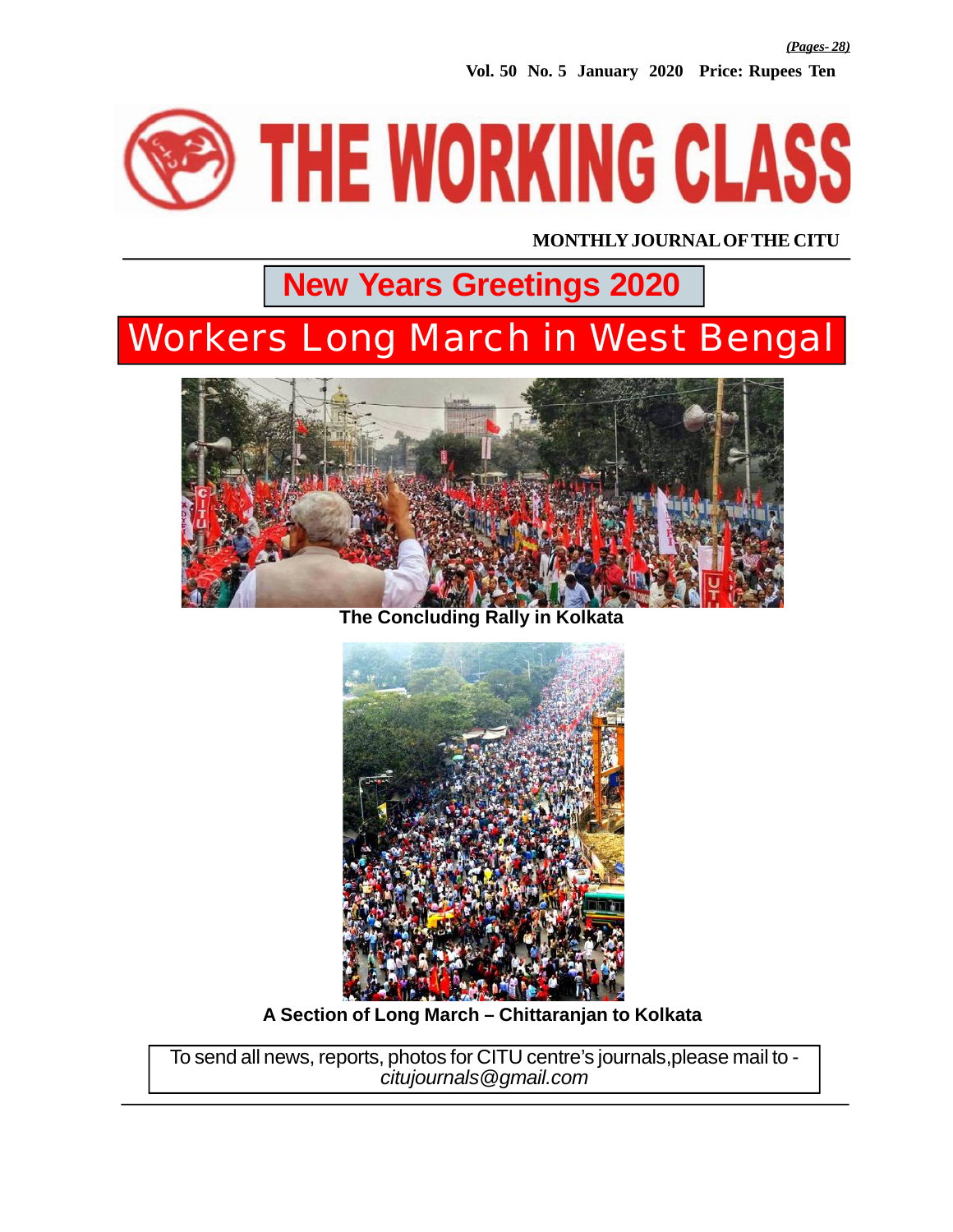## **Anganwadi Employees March in Karnataka** Tumakuru to Bengaluru



Led by CITU, tens of thousands of Anganwadi employees converged to Tumkur on 10 December for a state level 70 kms March to Bangalore opposing the state government's policy to introduce LKG and UKG classes in the existing government schools; demanding withdrawal of government's circular on this, that these classes take place in the existing Anganwadi centres, strengthen these centres and the ICDS scheme etc. Prior to State level Padayatra, six regional jathas were held a week before.

To prevent the gathering and the March, BJP's Yeduryappa state government deployed huge number of armed forces in Tumkur. Police put Anganwadi employees leader Nagaratna and others under house arrest night before; stopped motor vehicles en route coming to Tumkur; and pressurised the vehicle owners and drivers not to move out their vehicles.

Despite these, by the evening more than 50,000 Anganwadi employees had gathered at Tumkur; they refused go back, stayed indefinitely day-night at Glass House Maidan and other such grounds, cooked food for the night meal.

A public meeting of Anganwadi employees at Tumkur was addressed by national and state leaders of CITU and of its Anganwadi federation AIFAWH including A. R. Sindhu, S. Varalaxmi, Meenakshi Sundaram, K. N. Umesh, Syed Mujeeb and renowned theatre personality and social activist Prasanna of Gram Seva Sangh.

On the insistence, a delegation was taken to Bangalore for a meeting with chief minister. But the talk failed as there was no concrete assurance from the CM. Hence, the agitation continued and the leaders deciding to organise Padayatra or sit-in next day. Later the CM was forced to meet the union leaders within 24 hours. A written assurance was given for an exclusive meeting to settle the issues of strike. On that basis the strike was deferred till 16 December. WCD minister Shashikala Annasaheb Jolle publicly announced her support to the demands of the Anganwadi union.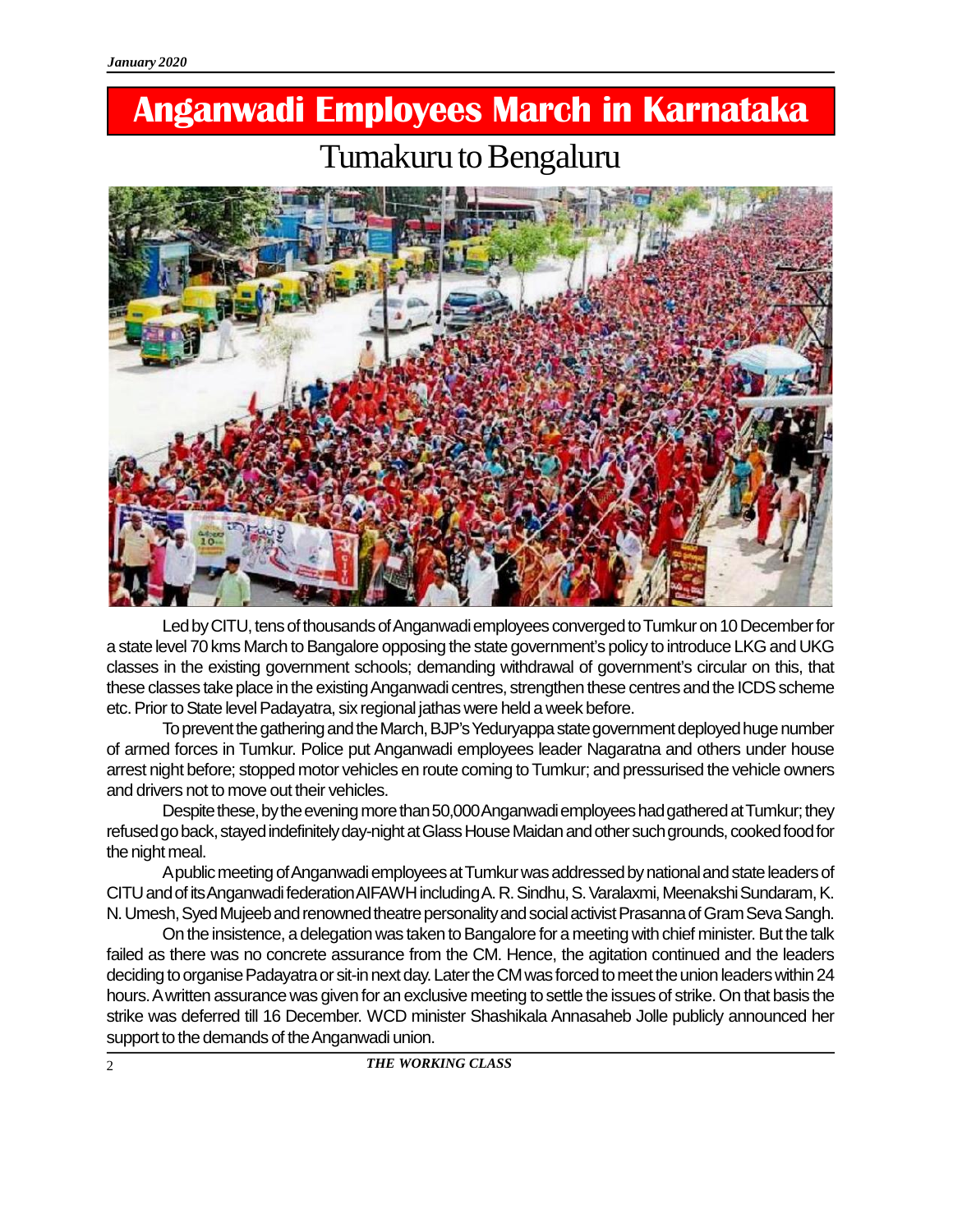*Editorial*

### **WORKING CLASS**

**JANUARY 2020 EDITORIAL BOARD Editor K. Hemalata**

**Working Editor J.S. Majumdar**

**Members Tapan Sen A. K. Padmanabhan Amitava Guha**

| Inside                                      | <u>Page</u> | any<br>aga |
|---------------------------------------------|-------------|------------|
|                                             |             | priv       |
| Labour Code & CITU's Intervention           |             | edu        |
| - R.Karumalaiyan                            | 5           | aga        |
|                                             |             | wor        |
| No CAA; No NRC                              |             |            |
| - Pushpendra Tyagi                          | 6           | of i       |
| <b>Industries &amp; Sector</b>              |             | peo        |
| <b>Against Privatisation - Country wide</b> |             | fοcι       |
| <b>Massive Strike in refineries</b>         |             | peo        |
| and Marketing                               |             | imp        |
| - Swadesh DevrRoye                          | 8           | gov        |
|                                             |             | livel      |
| <b>States</b>                               | 14          | peo        |
| <b>International</b>                        | 19          | cou        |
|                                             |             |            |
| Consumer Price Index                        | 26          | pea        |
|                                             |             | pea        |
|                                             |             | dec        |
|                                             |             | on t       |
|                                             |             |            |

## Forward to 8 January 2020 Strike

#### Defeat Divisive & Diversionary Agenda

Workers National Mass Convention of 30 September 2019 in New Delhi gave call for countrywide Workers General Strike on 8 January 2020. In addition to the demands of all sections of the workers, the convention declaration raised the burning issues of other sections, some of which are in the 12 point charter of demands including the issues to stop price rise and increasing unemployment. The declaration raised the issues of land, remunerative prices and loan waver for the peasantry; and also against the communal and divisive policies of the ruling dispensation.

Since then the country has witnessed the people's anger bursting out in spontaneous and organised agitations against atrocities against women; new education policy of privatisation, commercialisation and communalisation of education and increasing fees in governmental institutions; against CAA, NRC and NPR. These issues are part of the workers national convention declaration and of general strike.

Modi government's Divisive Agenda are also part of its Diversionary Tactics to divert attention from the people's burning issues of rights and livelihood. While focusing on the rights and livelihood of the workers and the people as the issues of 8 January general strike, it is imperative to expose and defeat the divisive agenda of Modi government and defeat their diversionary tactics from the livelihood issues of the people. Unity of the workers and the people is supreme for the working class movement. On both counts, it has to be defeated.

Already peasants organisations have decided peasants strike on 8 January 2020 as 'Gramin Bandh' on peasants own demands. The students' organisations have decided Educational Institutions Bandh on 8 January 2020 on their own demands.

This time, it will not only be the solidarity actions with the working class by other class and mass

organisations; but also will be synchronised strike/movement of different sections for their own demands marching towards formation of broadest Democratic Platform of Action of the class and mass organisations on 8 January 2020.

Forward to 8 January 2020 general strike.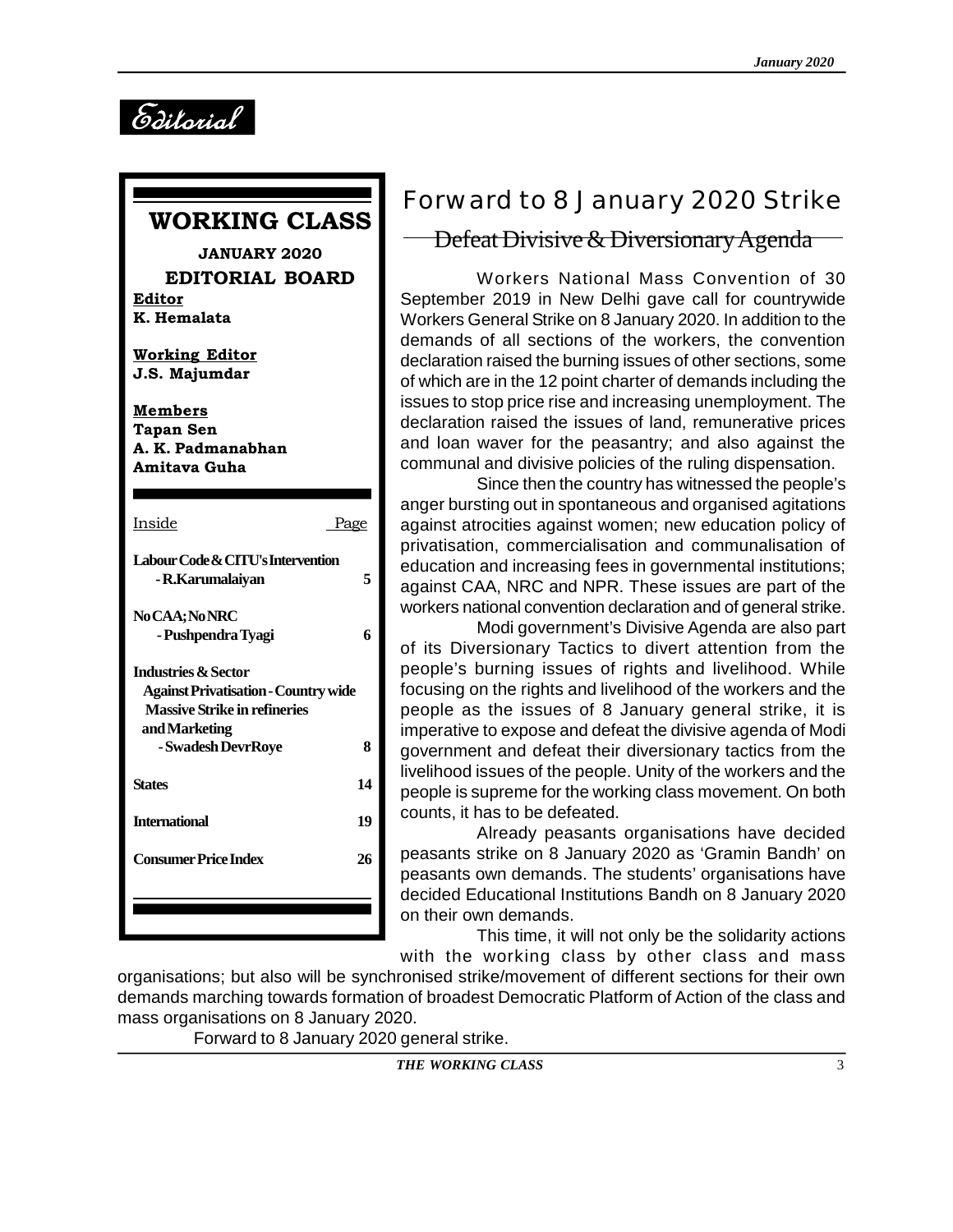# **CITU 16th Conference**

### Information on Arrangements

- **Weather:** Pleasant; Temperature: between 20°C min 29°C max;
- **Help Desks:** 22 till 23 January morning, at railway stations and airports, help desks will be functioning;
- **Local Transport:** Reception Committee made arrangements of local transportation of delegates from Airport / Railway stations to their respective places of stay.
- **Lodging:** Delegates lodging arrangement is made from 23 morning to 27 January in respective hotels. Delegate arriving before or leaving after is to inform the Reception Committee, well in advance, for appropriate arrangement at cost.
- **Conference Venue:** YMCA Grounds, 24, West Cott Road, Royapettah, Chennai 600014, (Opposite Royapettah Government General Hospital), at the distance of 5 kms from Chennai Central Station and 16 kms from Airport.
- **Food:** Breakfast, Tea, Lunch and Dinner will be provided at the conference venue.
- **Help Desks at Conference Venue:** There will be Help Desks in Conference venue to assist, coordinate and provide information to the delegates about conference programme, tours (if any delegate requires), transport, accommodation etc.
- **Advance information required:** (i) District-wise arrival with date, time and mode of arrival; (ii) Number of Men and Women delegates and (iii) Number of Vegetarians and Non-Vegetarians.

#### **Reception Committee's Phone Numbers**

- 1. Sounderarajan, President 9841748076
- 2. G. Sukumaran, General Secretary 9443569130
- 3. V. Kumar, Assistant General Secretary 9840819206
- 4. K. Thiruselvan, Assistant General Secretary 9444577036
- 5. K.C. Gopikumar, Secretary 9443091730
- 6. R. Viswanathan, Reception Committee 9444040413.

### **- Reception Committee**

## More Privatisation **After Privatisation Drive in Defence Production; It is Now Military Cantonment Properties**

The Central government has decided to open ownership rights of the properties in military cantonment areas for private players across the country including lands and buildings. The committee for this purpose, headed by retired IAS officer Sumit Bose, has submitted its report, recommending that the properties in all 62 military cantonments be opened to private players despite opposition by army. For this, key changes are being made in the Army Cantonment Boards giving overriding powers to Adarsh Society scam tainted Directorate General of Defence Estates, which manages defence land worth several lakh crore rupees.

*(Source: IANS; 22.10. 2019)*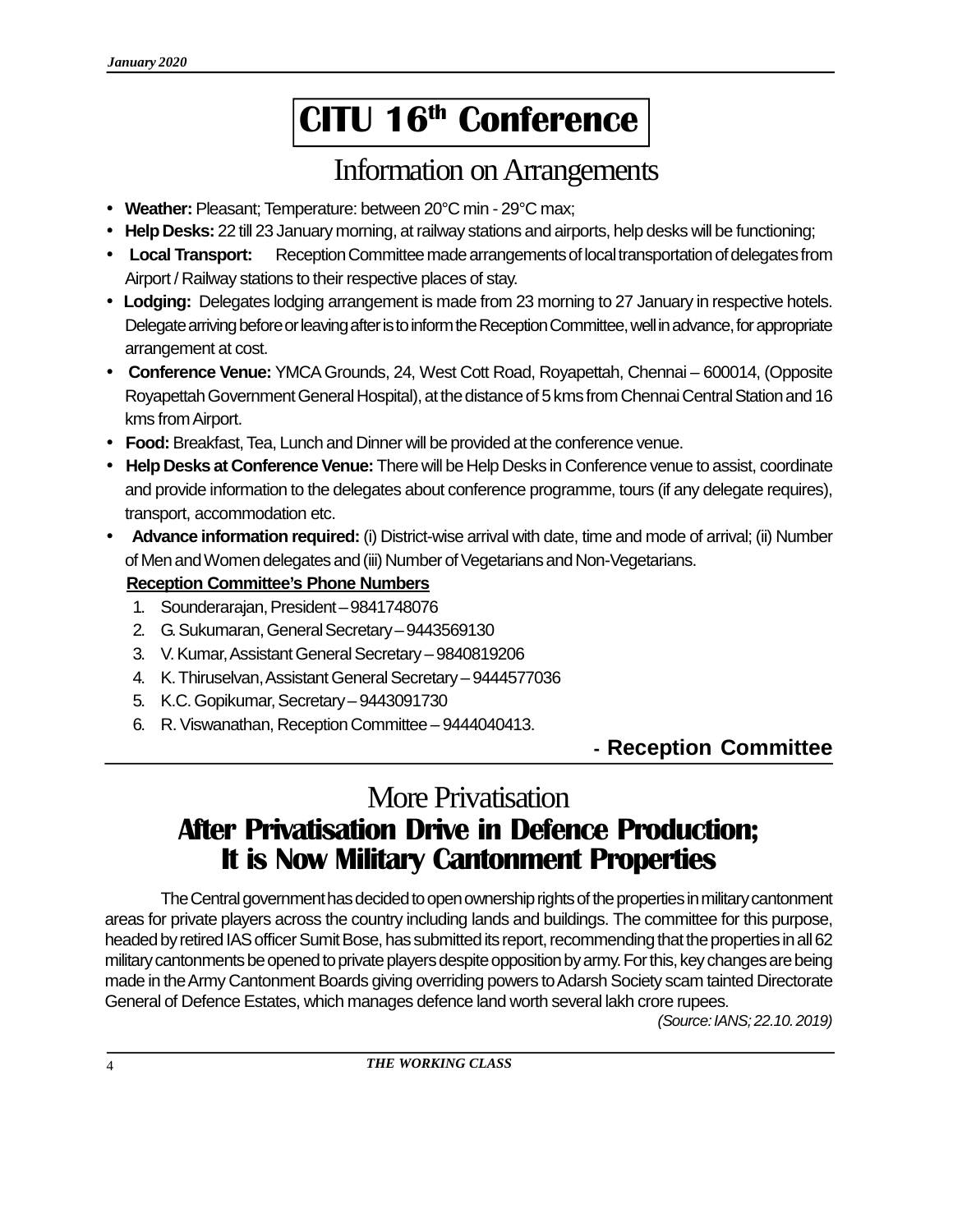## **Labour Codes & CITU's Intervention**

### R. Karumalaiyan

BJP's Modi government introduced two labour codes in the last monsoon session of the Parliament – the 'Code on Wages' Bill, 2019 (Wage Code) and the 'Occupational Safety, Health and Working Conditions Code' Bill, 2019 (OSH Code). While the Wage Code was passed by the Parliament and, after Presidential assent, it was notified as law; the OSH Code was sent to the Parliamentary Standing Committee for Labour. On 1 November, the government issued public notification on Draft Rules under Wage Code.

Meanwhile, the other two labour codes – the 'Industrial Relation Code' Bill, 2019 (I R Code) and the 'Social Security Code' Bill 2019 (SS Code) have also been introduced in the just concluded winter session of the Lok Sabha. Thus, all four labour codes, replacing all 44 erstwhile/existing labour laws, which were proposed by Modi-1 government, are now in the various stages after introduction in the Parliament since the Modi-2 government came to power.

At every stage since Modi-1 government proposed and introduced drafts labour codes, redrafting these several times since then, and Modi-2 government getting those passed through the Parliamentary process for enactment; CITU took initiative in propagating the contents and their serious adverse impact on the rights and livelihood of the workers; recording its views, objections and amendments independently and jointly with other central trade unions to the government and Parliamentary committees and widely disseminating the same and conducting struggles.

#### **Wage Code**

When the Wage Code bill was introduced in the Parliament, CITU centre assisted Left MPs in moving amendments focusing on the criteria for fixing minimum wages based on  $15<sup>th</sup> ILC$  recommendations and Supreme Court Judgment 1991 in Raptakos case in the background of Modi government's attempt to change these criteria through the so-called 'Expert Committee's' report on it. This was backed by outside campaign. CITU national secretary Elamaram Kareem, MP moved the amendments in the Rajya Sabha. Though the amendment got only 8 votes in the House; the Draft Rules later had to incorporate all the criteria.

On the Draft Rules under the Wage Code, CITU submitted amendments to the union labour ministry. Following this, all 11 central trade unions including BMS held discussion in a ILO arranged meeting and finalised joint memorandum on 35 amendments in the Draft Rules and submitted the same to the ministry. Some of the suggested major amendments are (i) 6 criteria of minimum wage calculation should be in the Act itself (*not in the Rules*); (ii) 8 hours a day (*instead of proposed 9 hours*) and 48 hours a week; (iii) wage calculation shall be monthly first to be divided by 26 to arrive at daily wage and daily wage divided by 8 to arrive at wage per hour (*instead of proposed daily wage calculation first, then multiplied by 26 to arrive at monthly wage and diving daily wage by 9 to arrive at hourly wage*); (iv) 30% of total minimum wage on food plus clothing plus 20% on fuel etc. as per 7th CPC recommendation for central government employees (*instead of 10% proposed*); (v) 100% neutralization of the cost of living index; (vi) 6 members family unit instead of 3; (vii) minimum wage shall be the Floor Level Wage etc.

#### **OSH Code**

 The OSH Code amalgamated and subsumed 13 laws related to the working conditions, safety, health and welfare of the factories, mines, dock workers; building and other construction workers; plantation workers; contract labour; inter-state migrant workers; working journalists and other news paper employees; motor transport workers, sales promotion employees; beedi and cigar workers; cine workers and cinema theatre workers.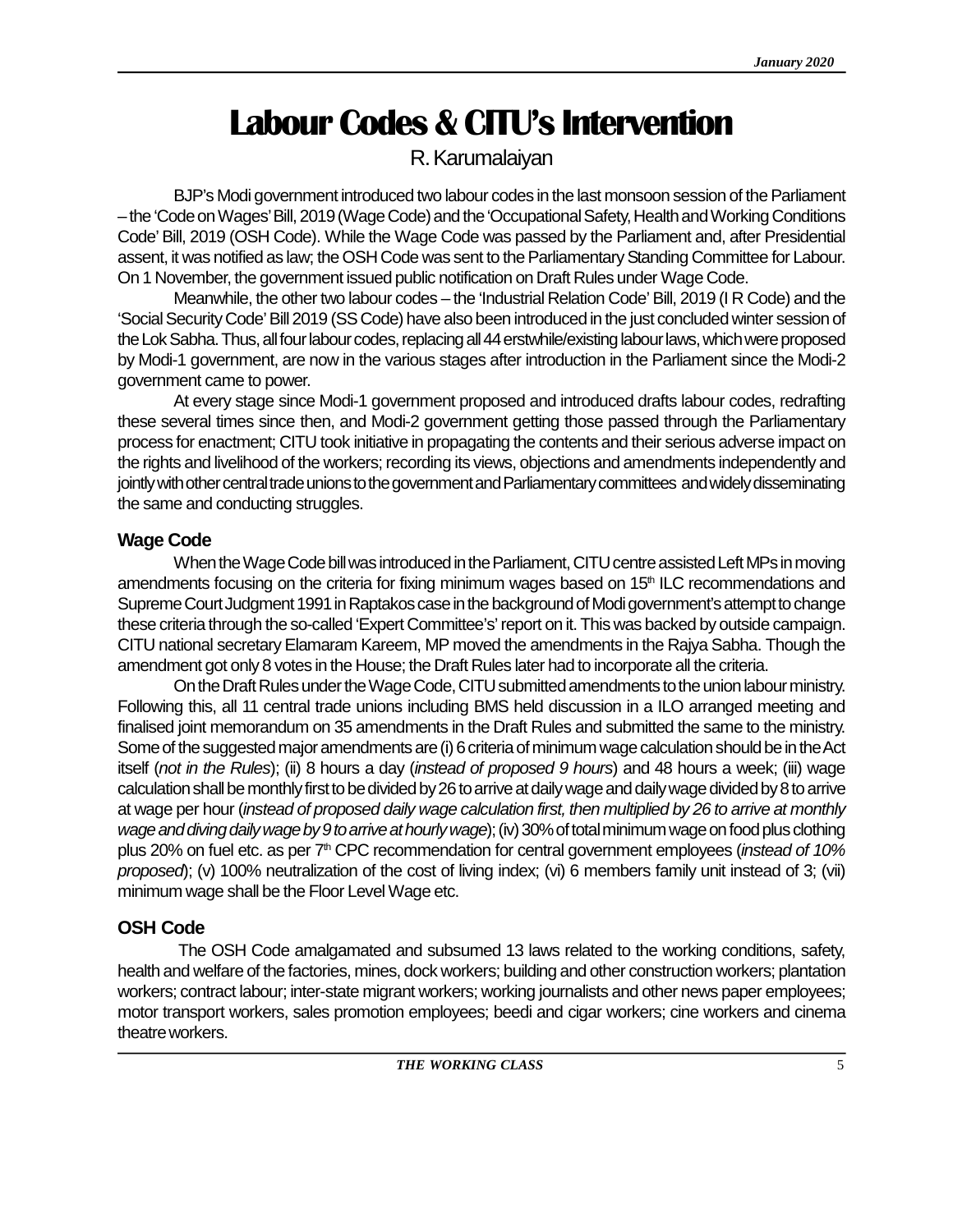CITU submitted to the Parliamentary Standing Committee section-wise amendments in the OSH Code Bill including opposition to repeal special Acts for Working Journalists and Sales Promotion Employees removing them from all labour rights. Subsequently, all central trade unions met at BTR Bhavan and jointly finalised the approach to the amendments in the OSH Code Bill and, on that basis, independently submitted such amendments to the Parliamentary Standing Committee and, invited by the Standing Committee for the meeting with it on 19 December 2019, presented their views as per the submissions.

The CITU's critique of the Bill and amendments centered round the OSH Code violating the ILO Conventions including the first Convention No.01 on 8 hours work, which was ratified by Indian government, and the relevant Conventions on Inspections etc; as to how it dilutes the existing workers' protective provisions in the present 13 Acts; as to how the government's rhetoric on universal application is being camouflaged in the definitional clauses and in threshold limits which invariably leads to more exclusion than inclusion of workers under the coverage of the Code.

 CITU also has drawn the attention of the Standing Committee on how the political executive is usurping the power of the Parliament that too on 182 matters under sections 125, 126, 127 and 128 on the substantive issues connected with safety standards and welfare. All these operation is being undertaken by the ruling dispensation to facilitate 'Ease of Doing Business' for the corporates at the cost of workers safety and health.

In the meeting with the Parliamentary Standing Committee, CITU central secretariat was represented by R. Karumalaiyan and Amitav Guha; and by the leaders of its federations - FMRAI by Santanu Chatterjee and Pratha Rakshit; and Plantation Workers Federation by Zia-ul-Alam and Saman Pathak.

*(R. Karumalaiyan is invitee-member in CITU's national secretariat)*

## Defeat BJP Government's Move to Divide & Divert **NO CAA; NO NRC**

### Pushpendra Tyagi

Through a statement on 14 December, CITU called upon the workers and trade union movement in general; and CITU units and its unions in particular to unitedly launch countrywide movement against BJP government's Citizenship Amendment Act (CAA) and National Register of Citizens (NRC) and also join with all other toiling masses in the countrywide democratic movement against these.

CITU condemned RSS-led BJP government for getting the discriminatory Citizens' Amendment Bill hurriedly passed in the Parliament and, after immediate Presidential assent, converting it as an Act. This is the blackest act in the country's legislative history. It is an attack on the secular, democratic and equality based inclusive foundation of the Constitution of India; an assault on the humanity perpetrated by the communal forces guided by fascistic ideology to change the basic character of India's Constitution towards 'Hindu Rashtra', CITU said.

BJP government's machination is to divide the working class, who are already battling against the aggressive neoliberal policy regime, and the people and suppress their movement against economic and social exploitation and repression.

CAA and NRC can be defeated by the people through united struggle at every stage and in every front. People are already on the streets in different parts of the country opposing the CAA and NRC. Trade union movement must take the lead, CITU said.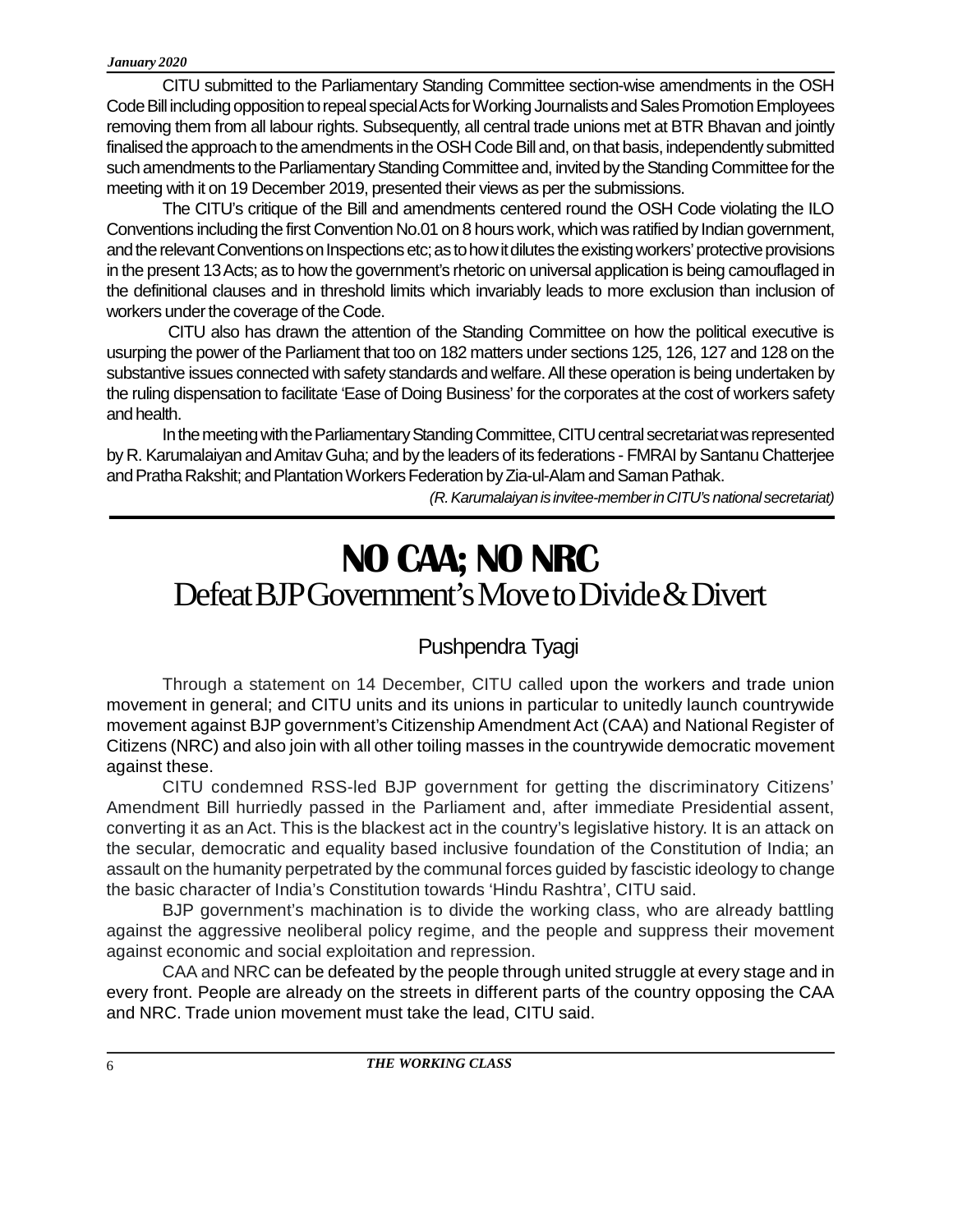On 17 December, 10 central trade unions issued joint statement strongly protesting against discriminatory CAA and NRC; condemning police attack on the protesters killing 3 persons in Assam, brutal assault on the students in JNU, AMU, JMI etc. injuring many and en mass arresting peaceful protesters. CTUs demanded repeal CAA, not to proceed with NRC and stop police atrocity on the protesters and called upon all their unions to organise wide campaign among the workers and participate in the protest actions.

The ongoing countrywide protests against CAA and proposed NRC that initially began in Assam and other north eastern states attracted national and international attention. Anger and condemnation spread across the country after the brutal police assault on the students of Jamia Millia Islamia (JMI) and Aligarh Muslim University (AMU). The agitation further spread and intensified on 19 December responding to the call of the Left parties and joined by the workers and various other organizations. Protesters came out on the streets defying prohibitory orders in BJP-ruled states. University students were in the forefront across India since the police atrocities in JMI and AMU.

Tens of thousands assembled and marched peacefully across the country including metropolitan cities opposing the unconstitutional and dangerous move of Modi government. Police resorted to high handed actions in BJP ruled states to suppress the movement killing several persons including 16 persons in Uttar Pradesh and 2 persons at Mangalore so far.

In national capital Delhi, under BJP-led central government's diktat, the police did not allow peaceful protest to take place; cracked down on the protesters as soon as they started gathering at Mandi House and near Red Fort from where they were to march towards Jantar Mantar and ITO respectively. Police arrested and dragged the leaders and activists and pushed them inside buses. Thousands were arrested including leaders of political parties, of different mass organisations of workers, Kisans, women, youths, students and others including CPI(M) general secretary Sitaram Yechury, CPI general secretary D. Raja, CITU and other mass organisations national leaders and others. 20 metro stations and internet services were shut. Student leaders and trade union activists led the protesters march from Mandi House to Jantar-Mantar with placards and raising slogans opposing CAA and NRC and staged a massive 10,000 strong demonstration. The earlier detained leaders later joined the rally at Jantar-Mantar.

At Varanasi, PM's parliamentary constituency in Uttar Pradesh, large number activists of CITU, other mass organisations and Left parties have been arrested and sent to jail for participation in the 19 December agitation against CAA and NRC.

Police atrocities against students in JMI and AMU and opposition to CAA and NRC have evoked countrywide condemnation and solidarity actions by the students of other universities and premier educational institutions. The students, teachers and renowned writers, cultural and social activists also joined. There was wide condemnation of police high handedness against the renowned historian Ram Chandra Guha in Bangalore.

A delegation comprising of AIKS national leaders Hannan Mollah and Krishnaprasad; CITU Delhi state leader Virendra Gaur; JNUSU president Aishe Ghose visited JMI campus on 16 December.

There is international echo of the movement against police atrocities and CAA and NRC. Students of prominent universities joined in solidarity actions in several parts of the world including in United States, U.K. and in Europe.

Indian Workers Association (IWA) staged a demonstration in front of Indian High Commissioners office in London on 19 December. In a joint statement by its president Dayal Bagri and general secretary Joginder Bains denounced Modi government's move saying 'we as patriotic Indians feel let down and angered that our great country, that led the way in diversity and tolerance should act in such manner."

*(Pushpendra Tyagi is CITU centre's activist and its GC member)*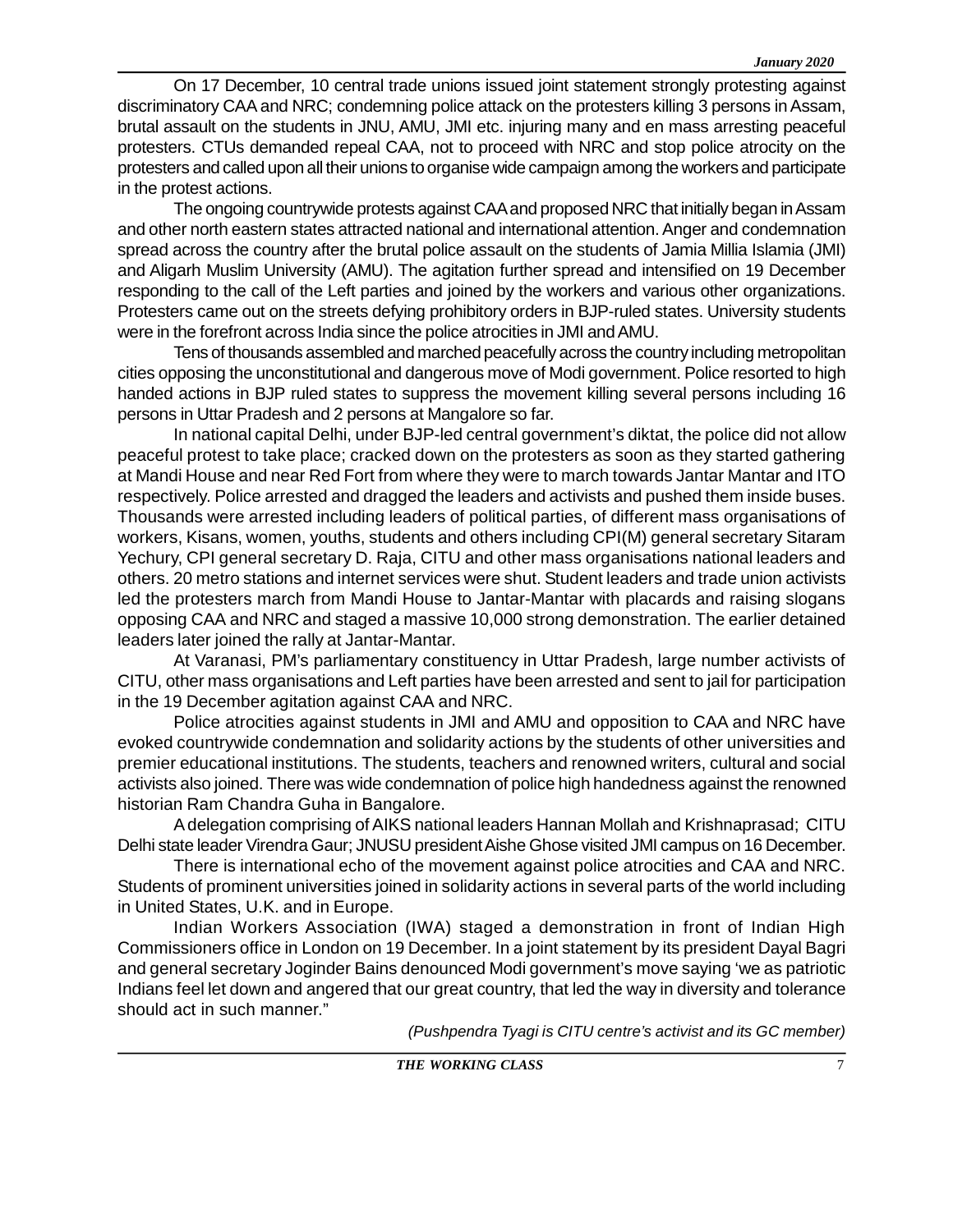# INDUSTRIES & SECTORS

## Oil & Petroleum

# Against Privatisation **Countrywide Massive Strike**

#### Swadesh Dev Roye

Jointly led by 3 national federations of 25 unions of oil and petroleum workers of the country; around 30,000 regular and contract workers of BPCL, HPCL and Mangalore Refinery and Petrochemicals Limited (MRPL owned by ONGC) resorted to a day's countrywide successful strike on 28 November to resist Modi government's suicidal move to completely sellout these oil PSUs to giant private business of its choice in oil sector. The strike hugely affected both the refinery and marketing operations throughout India.

Among refineries, the epicentres of the strike were Mumbai, Kochi and Mangalore. Obviously, the strike was complete in Kochi Refinery in the Left-led state of Kerala. The unions of all central trade unions' affiliations participated in the strike with full strength. All 1250 permanent and 6356 contract workers were on strike. Militant and colourful procession, demonstration and dharna by the striking workers were organised in and around the refinery complex.

In Mumbai Refinery the strike was complete. Marketing workers from far flung locations of Mumbai travelled down to the Chembur Refinery gate, many with their family members; and around 500 workers, wearing Black T-Shirt, staged powerful demonstration. Later, a 2,000 strong *Workers' Long March* was organised covering about nine kilometers distance from Refinery gate to Ambedkar Gardens near Chembur railway station culminating into a big public meeting. Many prominent trade unions leaders addressed the striking workers. In Mangalore Refinery, around 5,000 regular and contract workers were on strike.

The workers of HPCL refinery in Vizag organized a march and staged demonstration. However, the contract workers in the marketing operation in HPCL and in IOCL and tanker lorry workers in all the southern states of Kerala, Tamil Nadu, Karnataka, Telangana and Andhra Pradesh participated in the strike in full strength.

At the main gate at Numaligarh Refinery (NRL) in Assam, regular and contract workers staged demonstration supporting the strike and opposing privatization of BPCL. Facing serious protest and agitation by the people of Assam in general and the workers of NRL and people from the nearby villages in particular, the government had to agree to keep NRL as a public sector entity separating it from BPCL.

There has been significant sweep and spread in the successful strike in marketing operations in around hundred locations throughout the country. All the workers engaged in the bottling plants, bulk storage installations and in regional headquarters overwhelmingly took part in the strike.

Around 250 striking workers from the Northern RHQ in Noida and surrounding states organised a rally before the Parliament at Jantar Mantar in New Delhi. The rally was addressed by several MPs and central trade union leaders. The biggest Bottling Plant of Asia, situated in the Western Region at Uran near New Mumbai, had to be shut down due to the impact of the strike.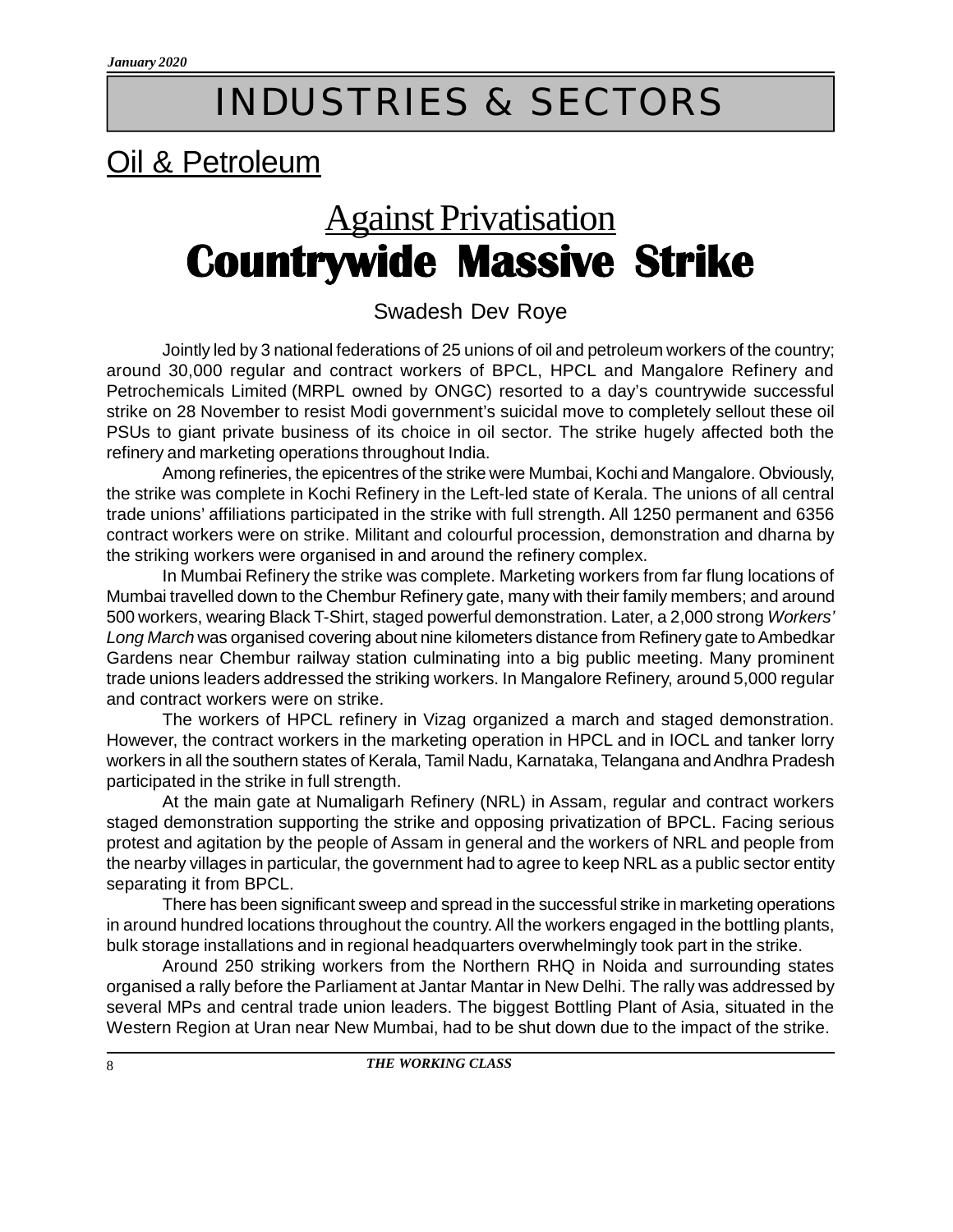#### **Solidarity Actions**

In Kerala, at the joint call of CITU, AITUC, INTUC, HMS, UTUC and TUCC; large number of workers all over the State participated in solidarity action by organizing street rallies and wearing black-badge.

In another significant development, electricity workers in Kerala, under the banner of Electricity Employees' Federation of India (EEFI), organized a huge demonstration in front of the Kochi Refinery gate on 30 November in solidarity with the struggles of Kochi Refinery workers opposing privatisation.

 At the call of All India Coal Workers Federation of CITU, coal workers of CIL, its subsidiaries, and in SECL across the coal bearing states; joined in solidarity actions with the striking oil workers by holding gate meetings and pit meetings, and burning effigy in 55 collieries including 19 in ECL, 5 in BCCL, 14 in CCL, 5 in WCL, 7 in SECL collieries and at 5 places of CMPDI.

Such large scale solidarity actions in support of the striking workers of one energy segments (oil & petroleum) by the workers of other energy segments (coal and power) are unprecedented. These strategic sectors "*economically dominate the centre and are the nerves of the entire economic system of capitalism."*

Under the impact of systemic crisis of capitalism and conspicuously capitalist class oriented anti-people policies of the Modi Government in dealing with the crisis; the public sector energy industries have also been pushed into the grip of the crisis. Amongst the 8 core sectors, which have suffered contraction in growth, worst in last 14 years; 5 are from energy sector – coal, crude oil, natural gas, refinery products and electricity. Clearly the energy industries in public sector are exposed to economic and political onslaught are leading to dismantling, down sliding in commercial strength and ultimately being pushed to privatization. The situation is full of challenges and providing opportunities for integrated united resistance struggles of entire energy sector workers.

#### **Integrated Struggle of Entire Energy Sector Workers is Imperative**

All the segments of energy sector are under challenge of different dimensions. It may be noted that the CPSUs, which are currently under privatization, pertains to oil and petroleum, coal, power and shipping and container sectors which are already under the business domain of Modi government's two crony capitalists - Ambani and Adani.

The energy sector as a whole – Coal, Power and Oil & Natural Gas is worst victim of the policies of neo-liberalism. The successive governments have been carrying out legislative onslaught of dismantling the time tested statutes which are supportive to self-reliant, social welfare oriented and people centric energy industrial policies. They are enacting private sector supportive legislations. Further, through executive orders structural destruction of PSUs is being implemented.

The message from the 28 November strike is loud and clear for integrated and united struggle of all the segments of energy sector to defeat the move to handover the domination and control of energy sector as a whole to the cronies of Modi government.

#### **Strike's Dimensions & Next Course of Action in the Convention in Kolkata**

The magnitude of the strike has clearly demonstrated the determination of the workers to fight back Modi government's move of privatisation of oil PSUs. It is necessary to note that the workers have participated in the strike braving the threat and intimidation by Modi government and prohibitory orders, obtained by the managements at the behest of ministry of petroleum & natural gas, from various high courts. Many new encouraging developments have been witnessed centering round the 28 November strike. Workers, at the locations which are historically weak in strike participation, this time recorded exceptional success. Voice of condemnation of the Modi government's policies was in high pitch in rallies and dharna. Participation of women workers was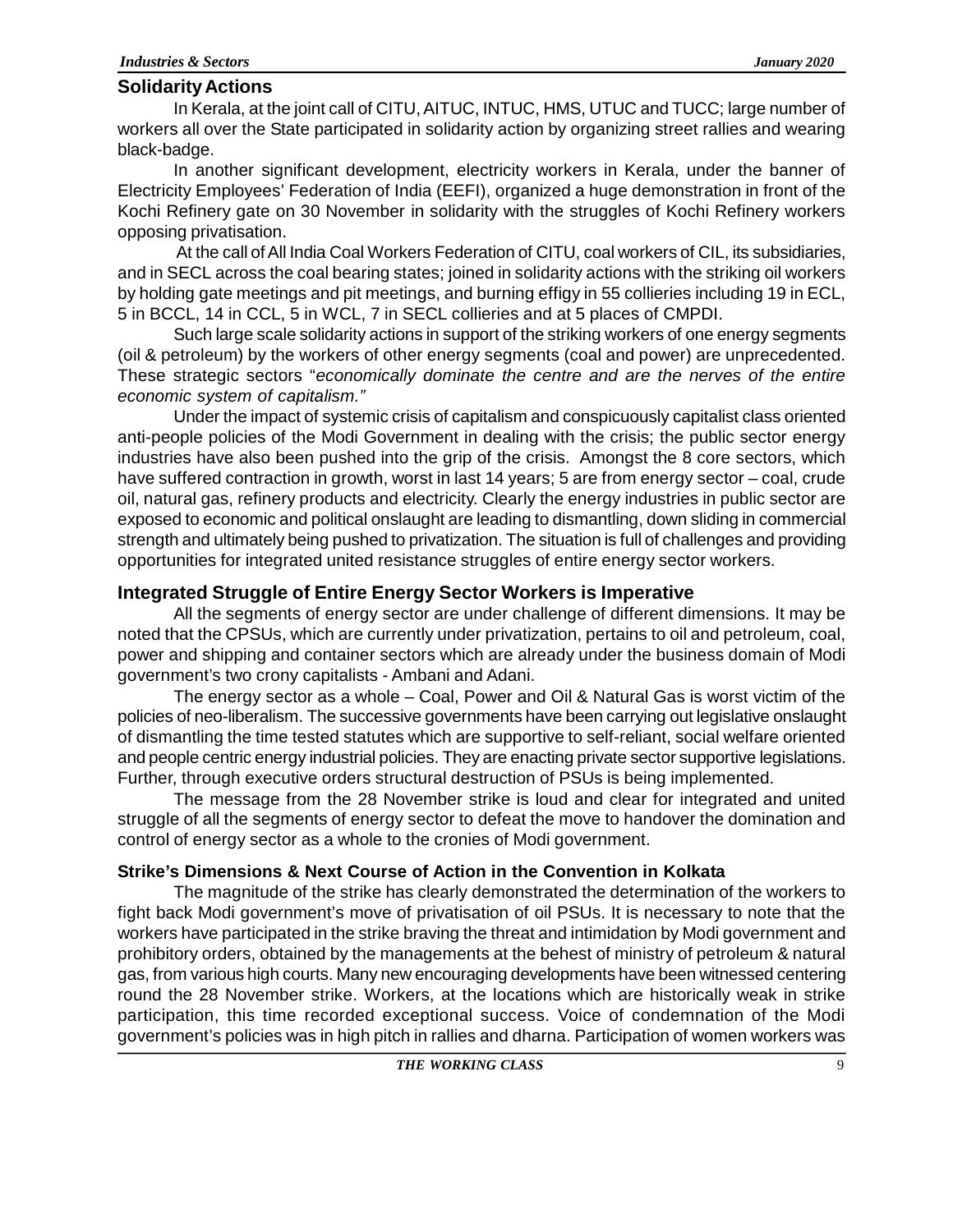remarkable. Strike day demonstrative mobilization throughout the country on the roads was massive and militant in character.

The post strike National Convention of Oil & Petroleum workers under the banner of the three National Federations will be held in Kolkata on 22 December, 2019. There is perceptible enthusiasm amongst the unions regarding participation and conclusion of the forthcoming Kolkata convention.

*(S. Dev Roye is CITU's national secretary and president of EFFI)*

### **NTPC Employees Countrywide Protest**

Thousands of executive and non-executive employees of NTPC staged protest demonstrations at the gates in the morning and brought out candle light processions, with family members in all 50 units of NTPC across the country on 15 November against proposed disinvestment of this high profit earning CPSU.

At CITU's initiative, a national convention of NTPC workers will be held in New Delhi on 4 January against Modi government's privatisation move of NTPC.

## **Construction**

## **Impressive Workers March to Parliament**

Led by CFWI (Construction Workers Federation of India) of CITU, more than 15,000 construction workers, coming from all over the country, joined the March to Parliament on 5 December with flags, festoons and banners and with one crore signatures on the petition to Lok Sabha speaker; and, when blocked by police barricade at the Parliament Street, it was converted into a mass rally staging demonstration and holding meeting demanding to stop proposed repeal of the two exclusive labour laws for the construction workers – the Building and Other Construction Workers (Regulation of Employment and Conditions of Service) Act 1996 (BOCW) Act and Building and Other Construction Workers' Welfare Cess Act, 1996 (BOCW) Cess Act - through Modi government's anti-workers two proposed labour codes – the Code on OSH and the SS Code.

CFWI president and general secretary and national trade union leaders - CITU general secretary Tapan Sen, its national secretary E. Kareem, MP and LPF general secretary M. Shanmugam, MP – addressed the rally. A five-member delegation of CWFI met the Lok Sabha speaker and submitted the Petition with mass signatures.

The March to Parliament was the culmination of 3 months long countrywide signature campaign on the Petition to Lok Sabha speaker urging to stop repeal of BOCW Act and BOCW Cess Act. During the countrywide propaganda campaign, state, district and block level conventions, rallies and street corner meetings were held with mass collection of signatures on the Petition. Intensity and spread of the movement were impressive in the northern states of Haryana, Punjab, Rajasthan, Himachal and Delhi resulting in workers greater participation from these states.

Crores of construction workers of the country are going to be the worst victims of the Modi Government's anti-worker policy of bundling-up all the 44 labour statues into 4 Labour Codes curbing fundamental trade union rights, benefits and facilities including safety, health and social security, deleting or diluting substantially.

BOCW Act and BOCW Cess Act provide statutory provision of various social welfare schemes like pension, accidental compensation, house building loan / assistance, maternity benefit,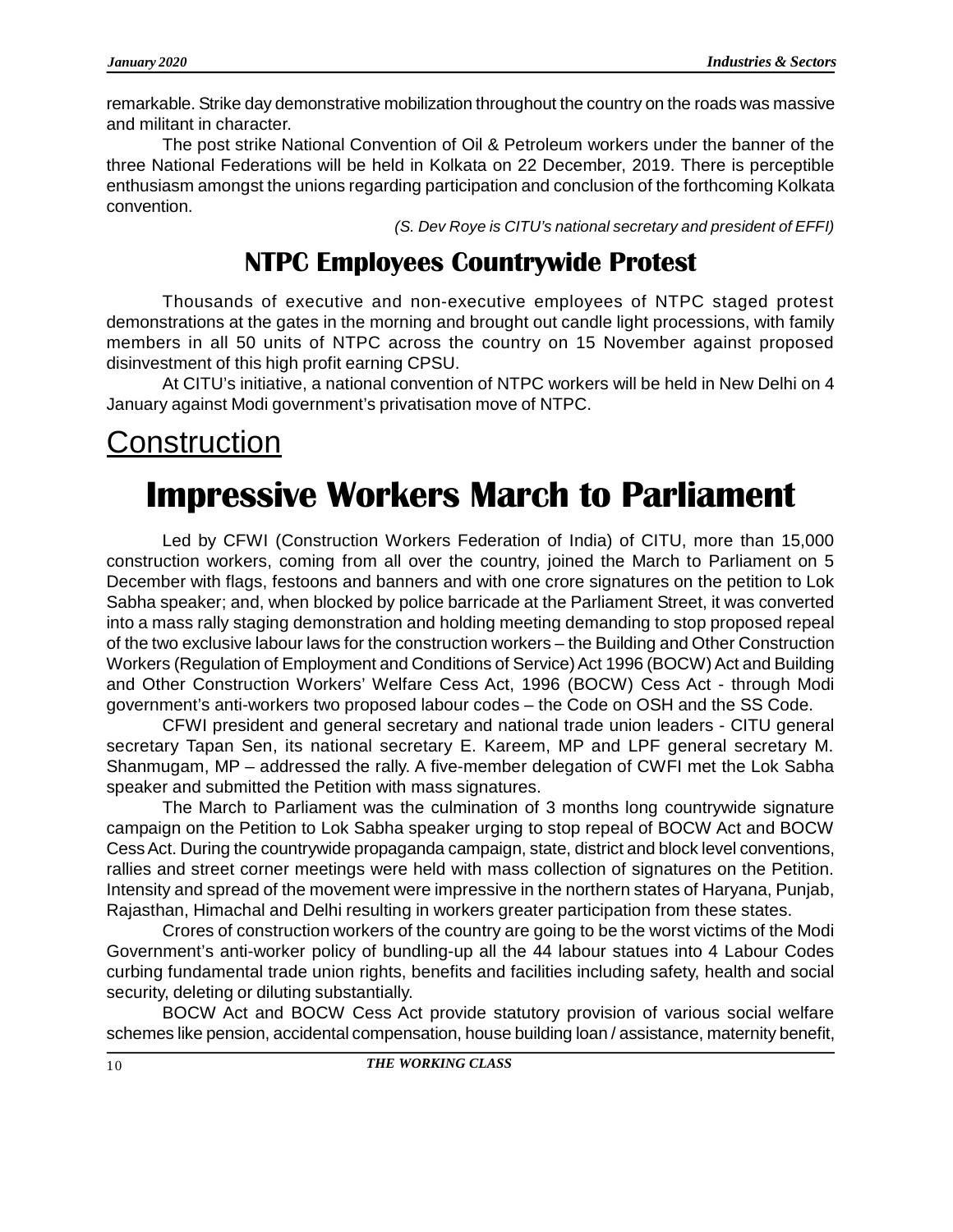children education allowance / assistance, minor / major medical operation assistance, safety & health. These two Acts are being subsumed and repealed in two Labour Codes – Labour Code on Occupational Safety, Health and Working Conditions (Code on OSH) and Labour Code on Social Security and Welfare (SS Code) resorting to 'cut, delete or dilute, and paste to satisfy the employers.

Occupational safety and social security protection for construction workers are most crucial because they work in construction-related safety hazards. Biggest number of victims of fatal accidents is from construction industry. Biggest numbers of migrant workers – rural to urban, inter-state and internationally are from construction industry. The way government is taking away the safety and social security protection of the construction workers, it is bound to bring nightmare for construction workers in respect of their lives and livelihood.

These rights and benefits concerning occupational safety, health and social security have been the achievements of long drawn struggle on the streets and sacrifices of the workers in late 1980s. Such struggles had strengthened in taking up the matter in the Parliament including moving 'Private Members Bill' by the then MPs of CPI (M) including Samar Mukherjee.

The March to Parliament has created enthusiasm among the construction workers in strengthening their resolve to fight the anti-workers policies of the government, particularly the dismantling of the labour laws.

The immediate encouraging impact this March to Parliament shall undoubtedly be reflected in the participation of construction workers in the forthcoming nationwide general strike called by the joint platform of CTUs and federations. *(Inputs: From the write up of S. Dev Roye)*

## Scheme Workers

## **Midday Meal Workers to get 12 months Pay** Himachal Pradesh High Court**:**

As a big victory of the struggle of Midday Meal workers, on 31 October, 2019 the Himachal Pradesh High Court has held that they are entitled to 12 months wage as honourarium instead of 10 months as being paid now.

Delivering the judgement in the writ petition CWP No. 8457 of 2010, filed by Himachal Pradesh Midday Meal Workers Union of CITU; Justice Ajay Mohan Goel bench of Himachal Pradesh High Court on 31 October, 2019 held that the act of the government of "*restricting honorarium payable to Midday Meal Workers for a period of 10 months in a calendar year as arbitrary, discriminatory and thus violative of Article 14 of the Constitution of India*".

Hence, in the judgement, the Court directed the government "*to pay honorarium to the Midday Meal Workers for the entire calendar year and not restrict the same for the period of 10 months as has been done till date."* Explaining the effect of the judgement, the Court said, "*henceforth* (effective 1 November, 2019) *members of the petitioner-union / Midday Meal Workers in the State of Himachal Pradesh shall be entitled for wages for the entire calendar year*."

The judgement relied on the Supreme Court's judgement in Rattan Lal and Others Versus State of Haryana and others (1985) (4 SCC 43), in respect of *ad hoc teacher*. The Supreme Court's judgement had deprecated the practice of the government denying *ad hoc teachers* salary and allowances for the period of summer vacations. In that judgement the Supreme Court had ordered that *ad hoc teachers* shall be paid salary and allowances for the period of summer vacations also.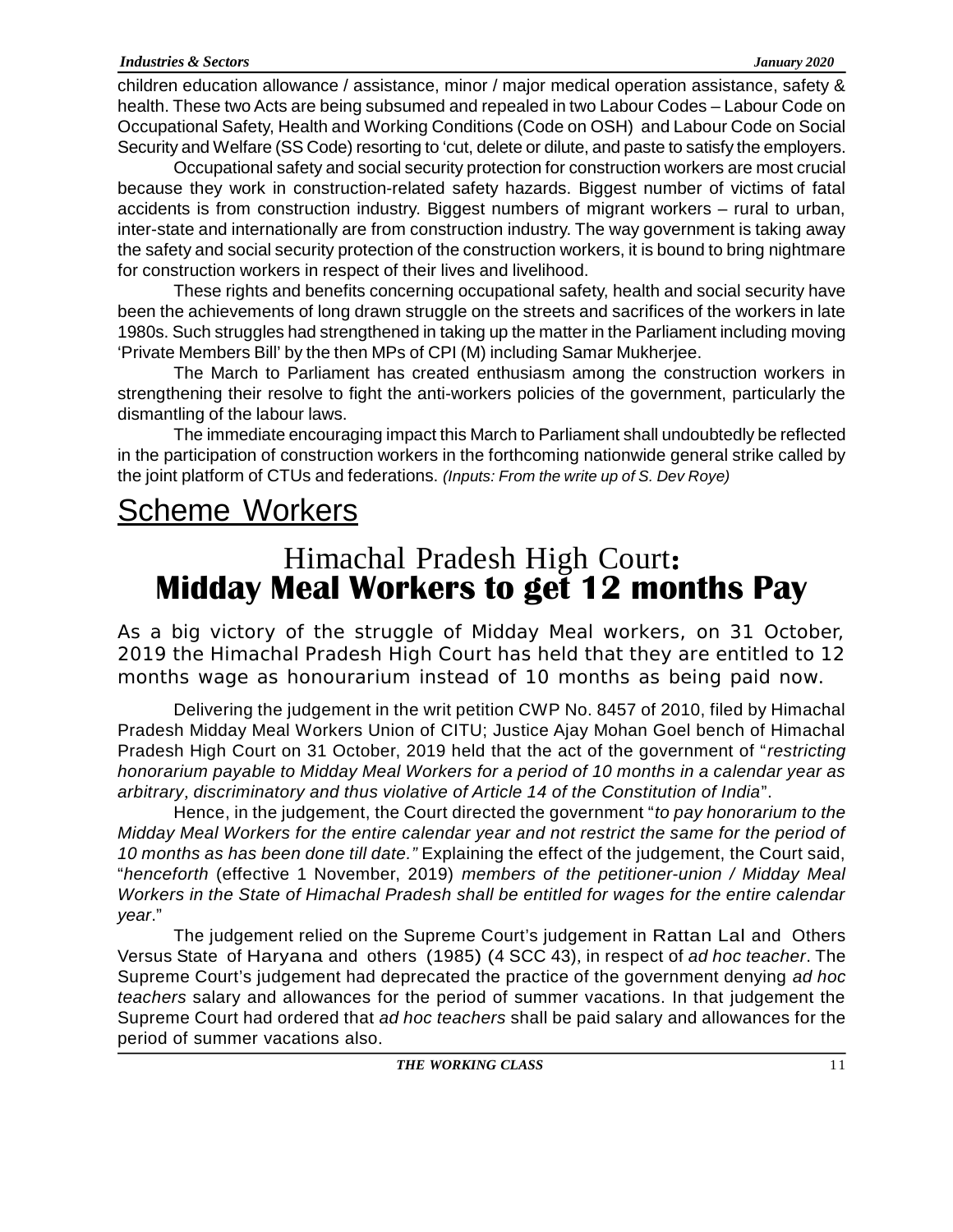The present judgement on Midday Meal Workers also referred to an earlier judgement of the Division Bench of the Himachal Pradesh High Court in Baldev Singh and others Vs State of H.P. & others [LJ 2009 (HP) 293] in respect of *contract teachers*. The Division Bench judgement had said, that the "The teachers were appointed on contract basis have worked for a period of more than 2 to 3 years and cannot be deprived of the benefit of salary for the vacation period".

## Media

### **Journalists Marched to Union Labour Ministry** Against Labour Codes

Following their earlier submissions to the government and appeal to the Members of the Parliament in July; the working journalists in Delhi, led by the National Alliance of Journalists (NAJ) and Delhi Union of Journalists (DUJ), heightened their movement by organising a march from the Press Club of India premises to the Union labour ministry and staging demonstration and holding meeting on 17 November to register their protest against Modi government's move to remove the working journalists from all statutory labour rights through enactment of labour codes in a brazen attempt to control the media.

The journalists are deeply concerned that there are provisions in the Code on Occupational Health, Safety and Working Conditions 2019 (OSH Code) to repeal the Working Journalists and Other Newspaper Employees (Conditions of Service & Miscellaneous Provisions) Act, 1955, selectively taking away all statutory labour rights of the working journalists, and the Working Journalists (Fixation of Wages) Act, 1958, ending wage boards for working journalists for future.

The journalists unions have been demanding amending the Working Journalists Act to include TV journalists and all forms of online digital media. The labour code has no provision to meet their demands of ending contract system, risk insurance, protection from criminal defamation, proper pensions and other needs. Instead it takes away the existing benefits of wage boards, three months' retrenchment pay and other benefits; and all legal protection and trade union rights. The corporate media will be free to pay what they choose, impose arbitrary working conditions and adopt hire and fire policy, the unions statement stated.

The journalist formed a Solidarity Committee to continue campaign against the Codes. The protesters were addressed by NAJ president S.K. Pande and jt. secretary A.S. Suresh Kumar; DUJ general secretary Sujata Madhok and secretary A.M. Jigeesh; Kerala Union of Working Journalists secretary Jinesh P. and Siddique Kappan; veteran journalist T.K. Rajalakshmi and CITU Delhi state secretary Siddheshwar Shukla.

### **Journalists' Protest in Other States Assam**

In a memorandum to the Union labour minister on 1 August, the Journalists Union of Assam (JUA), an affiliate of Indian Journalists Union, strongly opposed the repeal of the Working Journalists Act and the Working Journalist (Fixation of Wages) Act through the OSH Code and demanded its withdrawal.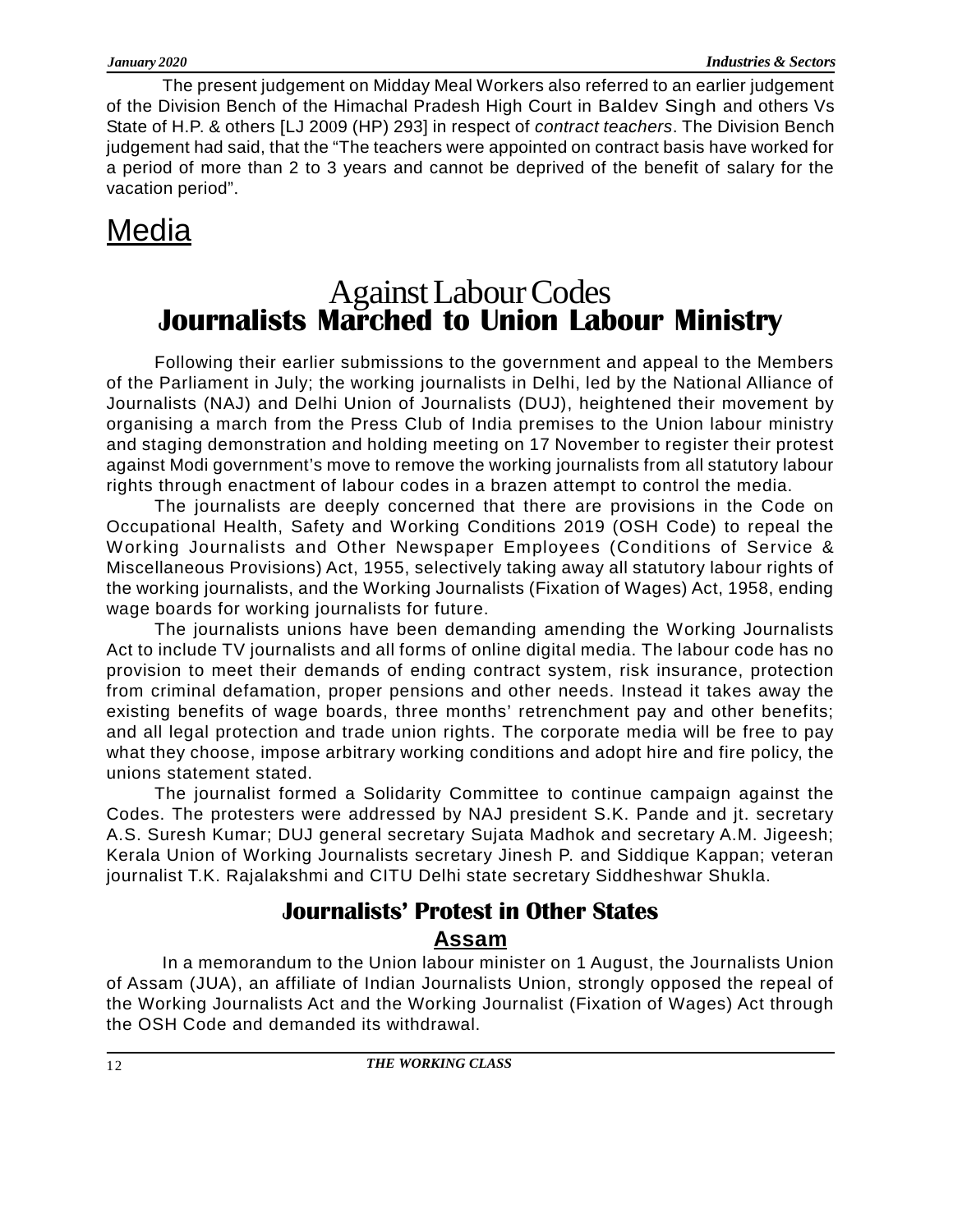JUA statement said that the government "*has brazenly favoured the corporate media barons who have persistently been demanding to abolish the Wage Board and do away with the Working Journalists Act. The media houses time and again challenged the recommendations of the wage boards for the newspaper industry and the constitutional validity of the Working Journalists Act in Supreme Court unsuccessfully*."

*"JUA wants to remind the government that the basic foundation for the Working Journalists Act was laid by the Press Commission in 1954 when it put into perspective the nature of the journalists' job saying 'his work cannot be measured as in other industries' and that "insecurity of tenure is peculiar to this profession ....unemployment would not necessarily have that result in other professions*.'"

"*JUA, therefore demands the government to immediately withdraw the anti working class, anti journalists and media workers labour code bills immediately*."

### **Arunachal Pradesh**

UAnder the banner of Arunachal Pradesh Union of Working Journalists (APUWJ), wearing black badge, the journalists in Arunachal Pradesh staged a sit-in on Friday, 2 August, protesting against and demanding withdrawal of the provisions to repeal the Working Journalists Act (1955) and the Working Journalist (Fixation of Wages) Act 1958 along with other labour laws in the Labour Code Bills placed in the last budget session of the Parliament, reported PTI.

**India in the Scale**

\_\_\_\_\_\_\_\_\_\_\_\_\_\_\_\_\_\_

### **Consumption Slowdown with Note Ban: RBI data**

Reserve Bank of India (RBI) data reveals that post-demonetisation, consumer goods loans have dipped by huge 73% till September 2019. It dipped by 5.2% in FY 2017-18; by astounding 68% in FY 2018-19 and continued dipping this fiscal to date. Experts attribute this dipping phenomenon to post-demonetisation due to earnings coming down especially in the micro, small and medium enterprises (MSMEs). *(Source: Deccan Herald; 7.9.2019)*

### **This Slowdown - Deep and Prolonged**

- A disruptive monsoon, high NPAs and self-defeating policies resulted in India's economic growth's decline to a 6 year low of 4.5%.
- Agrarian crisis and consequent fall in rural consumption have caused 2017-18 consumer spending to decline for the first time in 4 decades.
- Unemployment is at a 45-year high.
- Food inflation has risen sharply in October to 6.9%, a 39-month high. This has caused retail inflation and the Consumer Price Index (CPI) jumped up by 4.6%.
- The fiscal deficit is already 102% of the Budget estimates. Nominal GDP growth at 6.1% is half of assumed 12% in the Budget.
- Actual revenues are expected to be far lower than the estimates.
- India's exports declined by 0.4% in Q2.

 *(Source: BusinessLine; 5.12.2019)*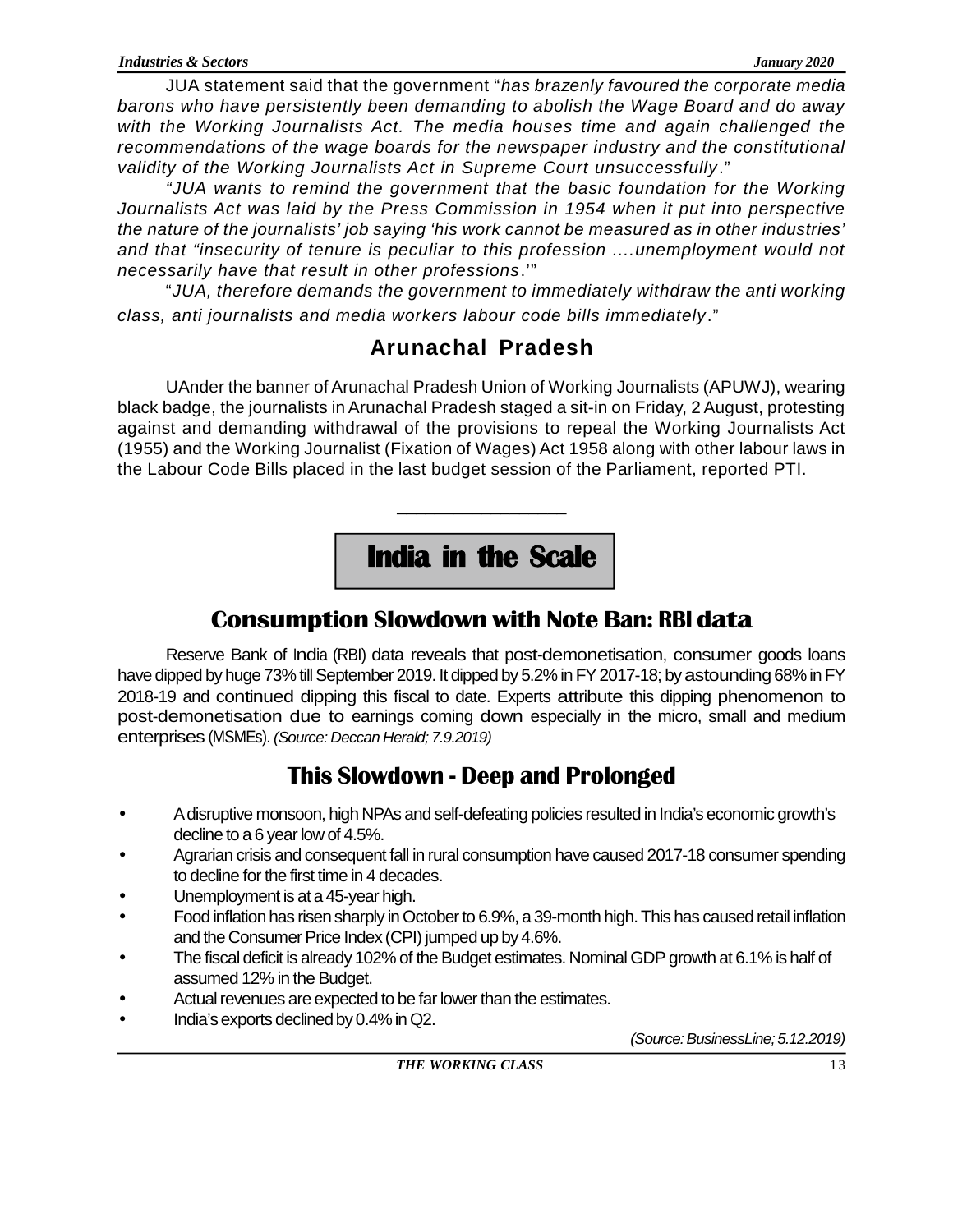# **STATES**

## West Bengal

# **Workers Long March**

West Bengal witnessed historic two parts '*Workers Long March'* traversing most of the West Bengal districts both beginning on 30 November and concluding on 10 / 11 December 2019. The joint platform of central trade unions and federations in the state led the 'Workers Long March' – one from Chittaranjan Locomotive Works (CLW) to Kolkata and the other from all 7 districts of North Bengal converging to Siliguri – moving through industrial centres, towns, tea gardens and rural areas.

Together, two parts workers Long March traversed 654 kms covering steel township of Durgapur; Howrah, once known as engineering hub of Bengal; Hooghly, North 24 Parganas and South 24 Parganas, famous for jute and other manufacturing industries; Paschim Bardhaman and Paschim Medinipur, the agro based districts; Refinery and Dock area of Purba Medinipur; hand loom and powerloom industries of Nadia, Bidi industry of Murshidabad, tea industry in Terrai, Doors and Hills; and power industry in Malda.

Besides, district, mohalla, subdivision, block, municipality and panchayat wise rallies were held before joining the main Padayatra at different stages. Total around 6,000 km stretches in the State were covered and around 4 lakhs workers took part in the historic event.

The programme was actively supported by the organisations of the peasants, agricultural workers and the organizations of women, youths, students, pensioners etc. Districtwise meetings of these organizations were held, districtwise and industrywise joint conventions were held in October-November involving thousands of workers and also from other sections of the people.

On behalf of joint T.U. platform, CITU organised extensive campaign throughout the state on the demands of the *Long March*. The response of the people was enthusiastic. Throughout the entire route, local people gathered on both sides of the roads and greeted the participants of the *March*.

#### **The Issues of Long March**

'Workers Long March' was to oppose and resist Modi government's move of dismantling government's and public sector units and privatisation drive; and against other burning problems including huge jobloss; spiraling unemployment; against New Education Policy, commercialization of education and increase in fees; and against divisive policy by imposition of NRC.

Successive central governments have closed 56 PSUs in West Bengal during past one decade which resulted in huge joblosses and severe crisis amongst the workers of those industries. BCPL, Bridge & Roof, ASP-Durgapur, CLW and some others are in the list of Modi-2 government's aggressive privatisation drive. This will further deteriorate the situation of unemployment. The state government too has not taken any initiative to save the central and state PSU. Further, the issue of increasing the ability of navigation of Kolkata and Haldia ports is not being addressed.

Besides, in the name of NRC and CAB, the Central government intends to disrupt the social harmony in West Bengal.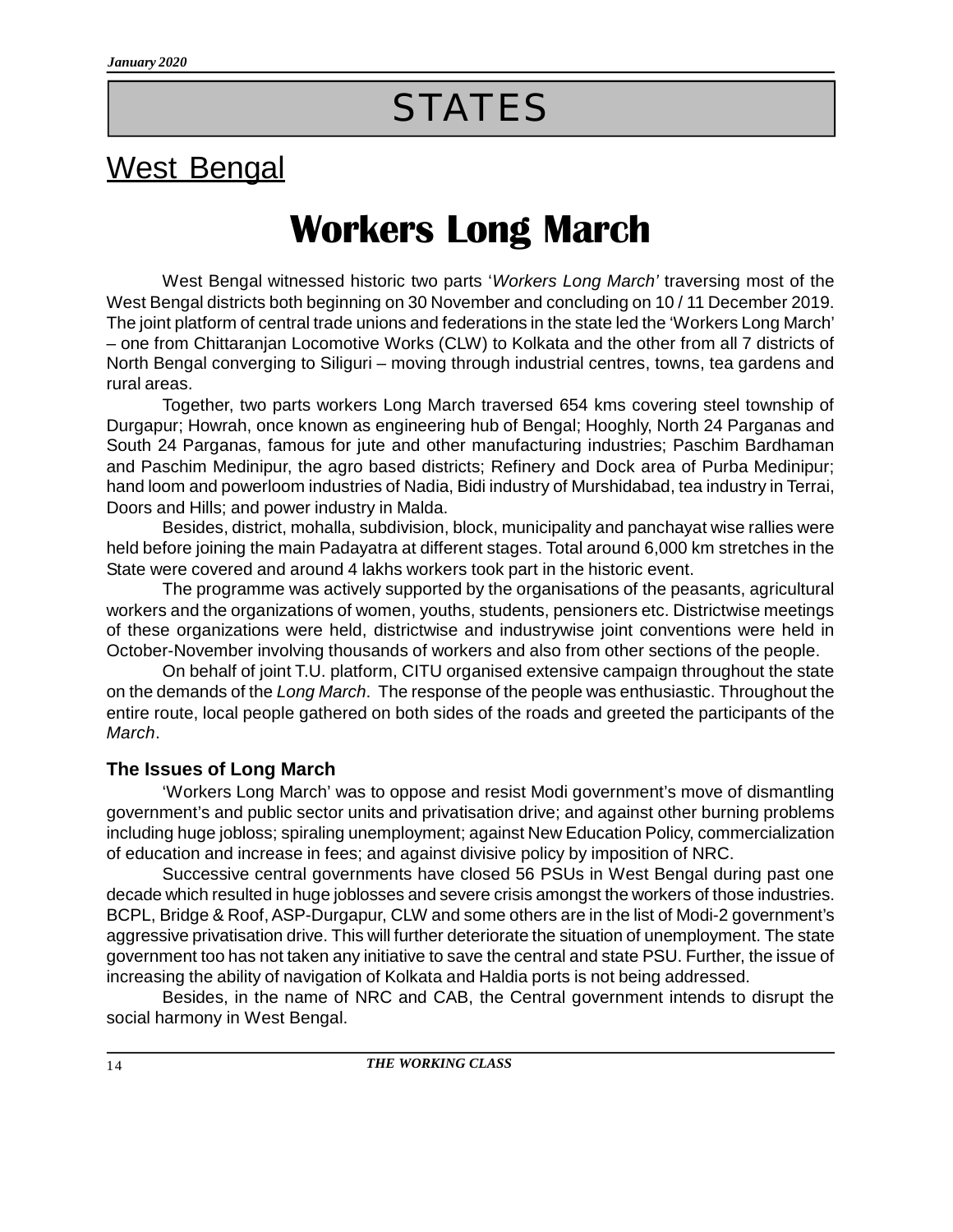From all these, slogans emerged out *"Save PSUs, Save Industries; Protect Jobs and Wages; Save the State - Save the Country"* and *"No NRC"*.

#### **The Long March to Siliguri**

One part of the '*Workers Long March'* began on 30 November from each of the 7 districts in 'North Bengal' part of West Bengal. After arduously covering 371 kms in 11 days the Marchs converged in Siliguri on 10 December for the joint March and rally. During these 11 days, hundreds of padayatras and rallies were held in each district, sub-divisions, blocks and municipal or panchayat areas and tea gardens. Thousands of workers of around 50 tea gardens in Doors and Hills actively participated in this programme.

On 10 December, the *Long March* of North Bengal culminated into a mammoth rally and meeting at iconic Baghajatin Park in Siliguri. The meeting was addressed by the Mayor of Siliguri Ashok Bhattacharya MLA, CITU state general secretary Anadi Sahu, Ujjwal Choudhury of AITUC,

Mani Kr. Jainal of INTUC, Rajib Sanyal of HMS, Ashok Ghosh of UTUC, Dipak Mukherjee of TUCC,

Abhijit Roy of AIUTUC, Basudev Basu of AICCTU, Ziaul Alam from the joint platform of tea workers, K. B. Wattar, the leader of peasants' movement and Sankar Malakar, MLA.

#### **The Long March to Kolkata**

The main part of Long March began from GM-office of CLW at Chittaranjan on 30 November and marched 283 kms distance. 200 participants formed the core of the 12 days long march from 30 November to its culmination on 11 December in Kolkata. In phases, total around 4 lakh workers and other sections of the people from different sectors, spheres and industries took part in the programmes. During these 12 days, the arrangement for food, stay and medical care were arranged by respective district committees.

On 11 December, more than one lakh workers joined by other toiling sections from across the State entered the city of Kolkata with red flags, aprons, caps etc, turning it as the confluence of red, for holding a rally before Raj Bhavan. However, TMC state government put up barriers and created obstacles in different ways to hinder the rally. The rally and meeting were ultimately held at Rani Rashmoni Avenue. More than one lakh of people marched to the venue with the "padayatris". Many roads were blocked by police with the intention to stop the processions joining the *March*. Microphones were forcibly disconnected leaving only a small area. Despite these, the participants poured in and the Esplanade, the heart of the city, came to a halt.

The rally, at the end of historic *Long March*, and the huge meeting was addressed by CITU general secretary Tapan Sen, vice president Ratna Dutta and its West Bengal state secretary Anadi Sahu; national leaders of AIKS (36 Canning Lane) Ashok Dhawle and of AIKS Atul Anjan; and other central trade union leaders - G. Debrajan of TUCC, Ashok Ghosh of UTUC, Nirendra Nath

Banerjee of AICCTU, B.C. Pal of HMS, Ashok Das of AIUTUC, Kamaruzzaman Kamar of INTUC

(state), and leaders of BEFI, BSNL and 12 July Committee.

 On behalf of the presidium Subhash Mukjerjee initiated the meeting with his short deliberation. The speakers greeted the participants of the unprecedented Long March and called for preparing the people for making the General Strike on  $8<sup>th</sup>$  January 2020 as total and comprehensive in the state.

This unique Workers Long March created huge enthusiasm amongst the workers and all other sections of the working people paving the for its onward march for the success of 8 January, 2020 strike.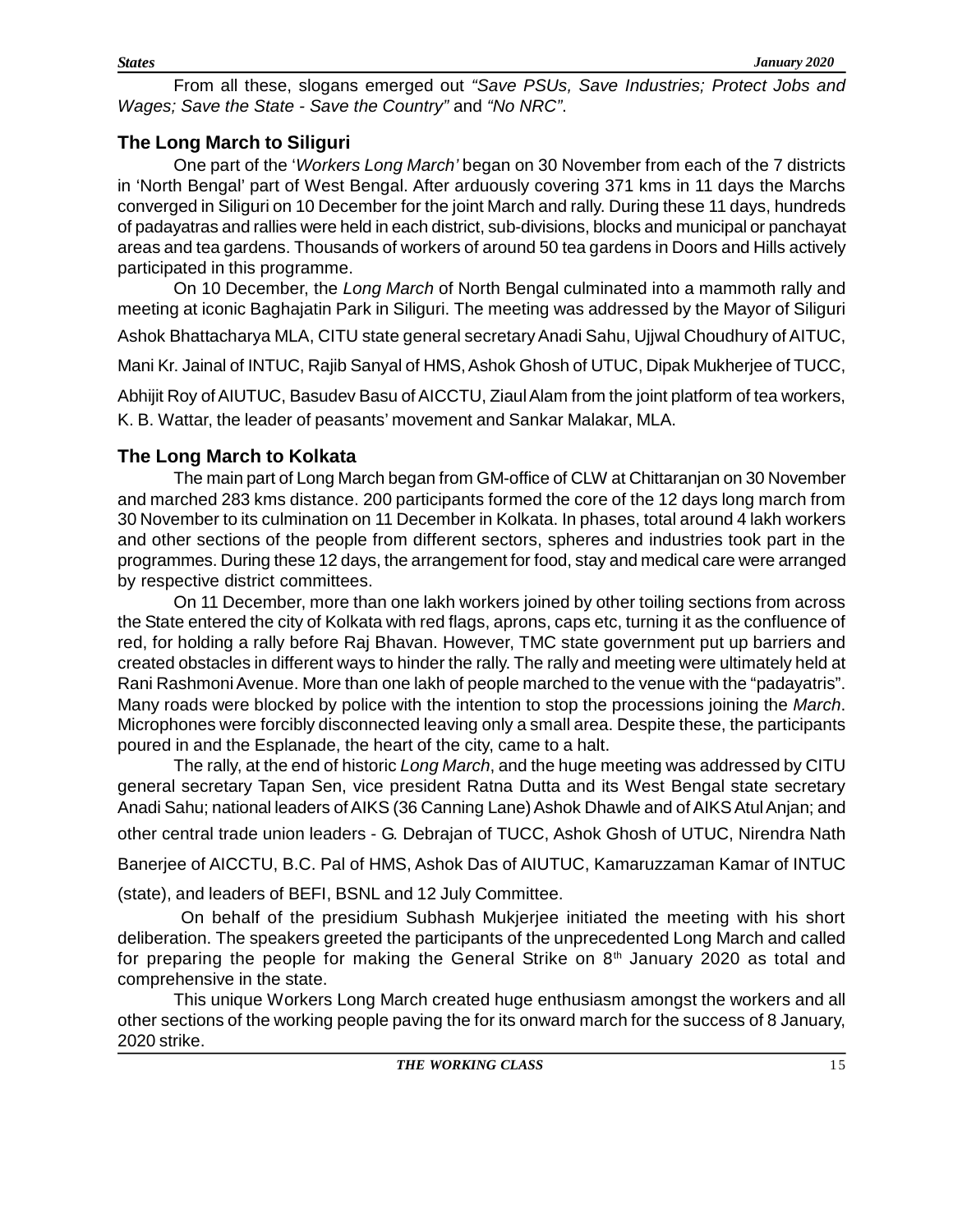## Delhi

## **Absence of Safety Norms**

In National Capital Territory

## **Workers Dying Regularly in Factories**

In a statement on 13 December, CITU expressed its deep shock and anguish on learning the details, collected through its cadres in Delhi, of the ghastly fire at Anaj Mandi in North Delhi in the early hours of Sunday, the 8 December, 2019.

The fire resulted in tragic death of 43 workers and injury to 56 workers, some of them in critical conditions, in the bag manufacturing factory. The victims were migrant workers, mostly from Bihar; some of them were child labourers, working in long hours of shifts, beyond permissible limits, at a paltry sum of Rs.150 per day in gross violation of minimum wages declared in Delhi. The illegal factory in the congested residential area has violated all safety norms and labour laws.

The CITU cadres, who visited the place several times to investigate the cause, found that all three authorities - the North Delhi Municipal Corporation (NDMC), the Government of NCT Delhi and the Union Government are responsible for this tragedy, misgovernance and of corruption.

NDMC is the sanctioning authority and responsible for large scale illegal factories in the congested residential areas like the factory where the fire incident took place.

Government of NCT Delhi is responsible for gross failure of its labour enforcement authorities in implementing safety norms, prevention of child labour and enforcement of labour laws including the recently declared minimum wage.

The Union Government is responsible for ending 'inspection' of factories and failure/ complicity of Delhi police, under its Home Ministry, for allowing such illegal activities in the residential areas.

Absence of safety norms is rampant in Delhi causing fire repeatedly breaking out including the major fire that took place in Jhilmil industrial area this July 2019 causing workers deaths.

CITU expressed its deepest condolences to the bereaved families and sympathy to those injured. CITU demanded adequate compensation to the families of those who died; and medical care and compensation to those injured.

CITU demanded proper and speedy investigation of the incident, system failures and corruption involved and punishment to the guilty.

CITU also demanded urgent investigation of the deficiencies in all industrial establishments in Delhi, publish report and take corrective measures; and enforcement of safety norms and labour laws in all such establishments.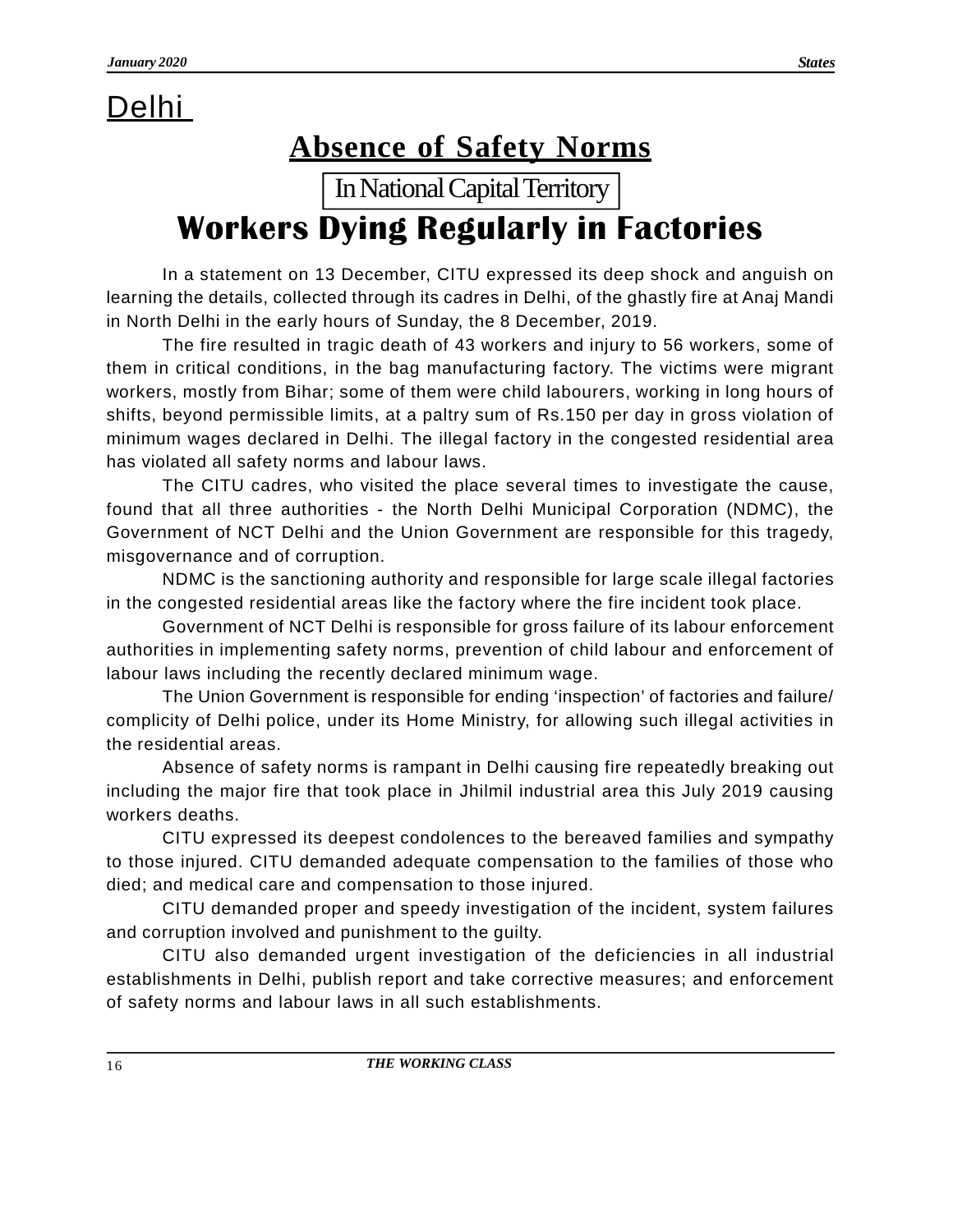### **Trade Unions Investigation**

Led by its state president Virendra Gaur, a four member team of CITU in Delhi rushed on the same day to the place of the factory fire at Anuj Mandi in the early hours on 8 December.

On 9 December, a team of Delhi state leaders of central trade unions (CTUs) - AITUC, HMS, CITU, SEWA, UTUC, AIUTUC, ICTU and INTUC - visited the place at Anaj Mandi, where fire broke out a day before killing 43 workers and injuring several others in a bag making factory; and collected information from the workers and residents of the locality. They also met the local police SHO. Anurag Saxena and H. C. Pant from CITU and CPI(M)'s local leader and its state secretariat member Nathu Prasad were in the investigating team.

They found that locking doors from outside while workers are staying inside is the common practice in such factories. The SHO informed about the deaths and injured workers; arrest of the factory owner, filing FIRs under sections 304 and 308 of IPC and attempts for statutory compensation and justice to the victims' families through Delhi Legal State Services Authority.

In a joint statement, the CTUs said that such incidents are taking place repeatedly. 3 months before such incident took place in Jhilmil industrial area where 3 workers died. On that occasion, a joint delegation of CTUs had submitted memorandum to Delhi chief minister pointing out that 6 industrial accidents took place last year alone in absence of safety norms, set out in the Factory Act, at all such work places causing death to more than 100 workers in Delhi. The delegation demanded urgent enforcement of all safety norms at all work places; establishment of tripartite committees in all industrial areas; and to ensure safe working environment. But, unfortunately, Delhi government failed to take any action on the memorandum. On one side Delhi government has not been enforcing labour laws, on one side Modi government is amending labour laws in favour of the employers.

There are lakhs of migrant workers in NCT Delhi. But, they are neither being registered nor the minimum wages are being paid to them. The employers treat them as slaves. Labour department remains paralysed and non-functional. In 11 district level labour offices there are only 16 labour inspectors. These facts were repeatedly and jointly brought to the notice of Delhi government. But, there was no improvement.

The CTUs jointly demanded urgent registration of all workers; maintenance of all statutory records by the owners including appointment letters, ESI, PF, attendance registers etc; enforcement of all labour laws in all industrial and service establishments and fixing accountability of the officials.

The CTUs demanded Rs.50 lakh compensation and job to one of each of the families of those died; punishment to the culprit employer and responsible officers of various departments.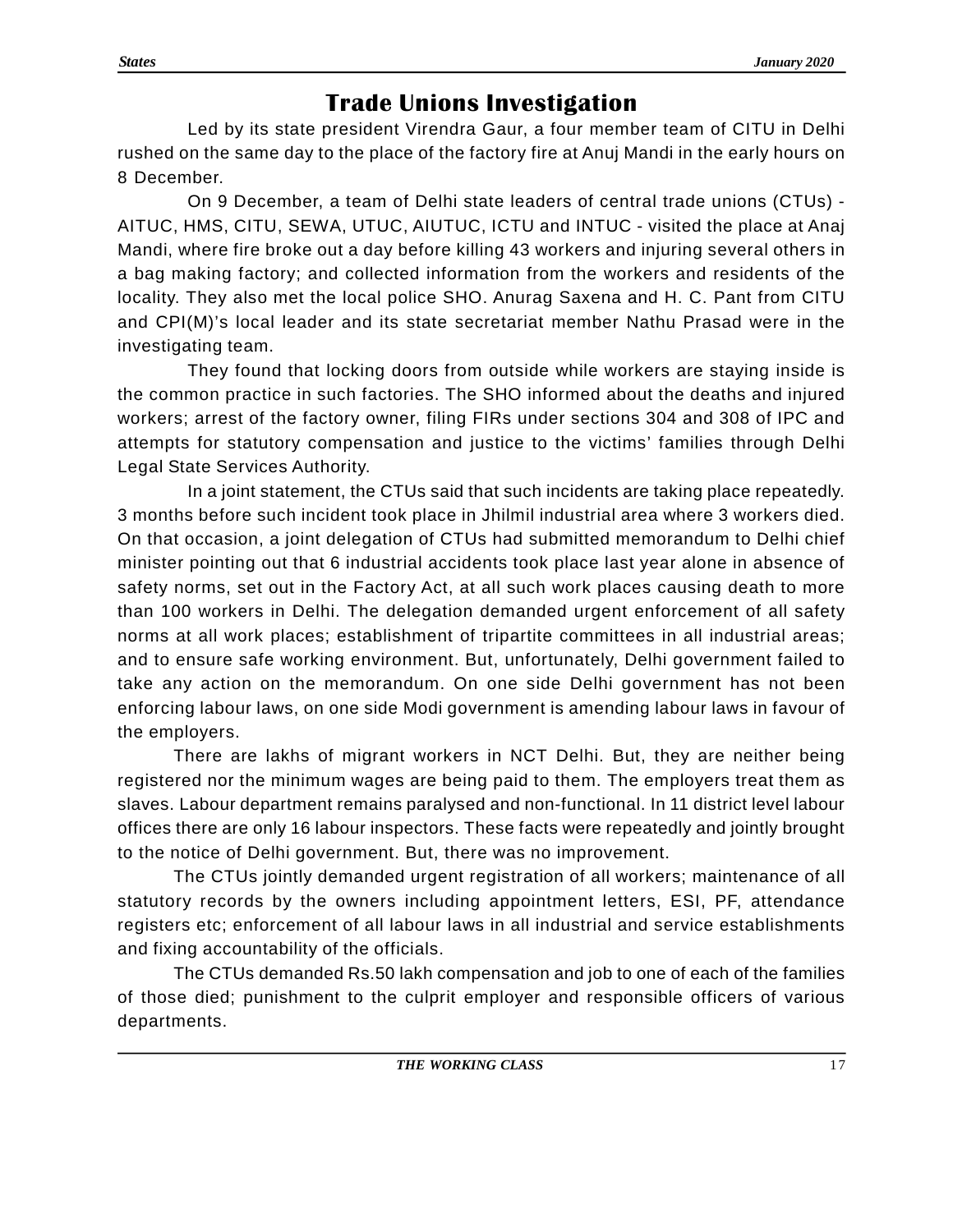### **Fire in Jhilmil Industrial Area**

On 13 July, 2019 morning fire broke out in a sanitary parts manufacturing unit at Jhilmil industrial area in NCT Delhi in which 3 workers died, including 2 women, and injuring several other workers due to gross violation of safety norms and absence of statutory coverage of workers.

After the fire, an investigating team of CITU Delhi state committee visited the place; collected information and found that the industrial area, having about 500 units, engages about 50,000 workers. It has many multistoried illegal constructions in narrow lanes preventing entry of firefighting vehicles in case of emergency. Labour laws are being grossly violated including all safety norms. It is common practice in this industrial area to work by the workers inside while keeping the only entry/exit gates of the factories locked from outside and emergency gates, if at all, blocked with dumping materials.

While, in the name of 'Ease of Doing Business' Modi government is going all out to make pro-employers labour law changes throwing to winds the workers safety norms and protection; Delhi's Kejriwal government is reluctant to take any initiative to enforce even existing safety norms and labour laws. As a result, during one and half years since early 2018, there were 13 incidents of big and small fire breakout in which about 150 persons died.

In the specific case of fire breakout on 13 July, the investigating team found that only half of the workers in the factory had ESI coverage. Only one among the 3 workers, who died, had ESI coverage. This is happening in most of the establishments as Modi government completely stopped inspection of factories by ESI inspectors. The factory, where fire broke out, was not even registered under Factories Act. The exit gate was locked from outside and the emergency door was blocked with dumping materials.

After this incident, Delhi units of CITU, AITUC, UTUC, HMS, AIUTUC, AICCTU, INTUC, LPF with IFTU and MAC jointly staged protest demonstration before the residence of Delhi labour minister Gopal Rai on 16 July.

Following this, an urgent meeting of the government with CTUs was held very next day and, after discussion, 7 points decisions were taken which include (i) Holding district level tripartite meetings on violation of Factory Act; (ii) Factory inspector to hold district level meetings where unions can lodge complaints directly on violation of Factory Act; (iii) Publication of Rules under the Factory Act in newspapers; (iv) Even after these efforts, if the owners continue to violate the Factory Act's provisions, prosecution process will be initiated; (v) Unions can lodge complaints with the district magistrates on violation of fire safety norms in Factory Act and MCD Act; (vi) Present List of 29 Schedule Employment will be expanded with inclusion of security guards, internet work, domestic work etc to extend benefits of minimum wages to them; and (vii) On rest of the demands in the 20 July, 2018 strike charter another meeting will be held with the labour commissioner within a month.

But, none of the above decisions has yet been implanted by Delhi government and for this failure 43 workers laid down their lives on 8 December at Anaj Mandi. *(inputs: Anurag Saxena)*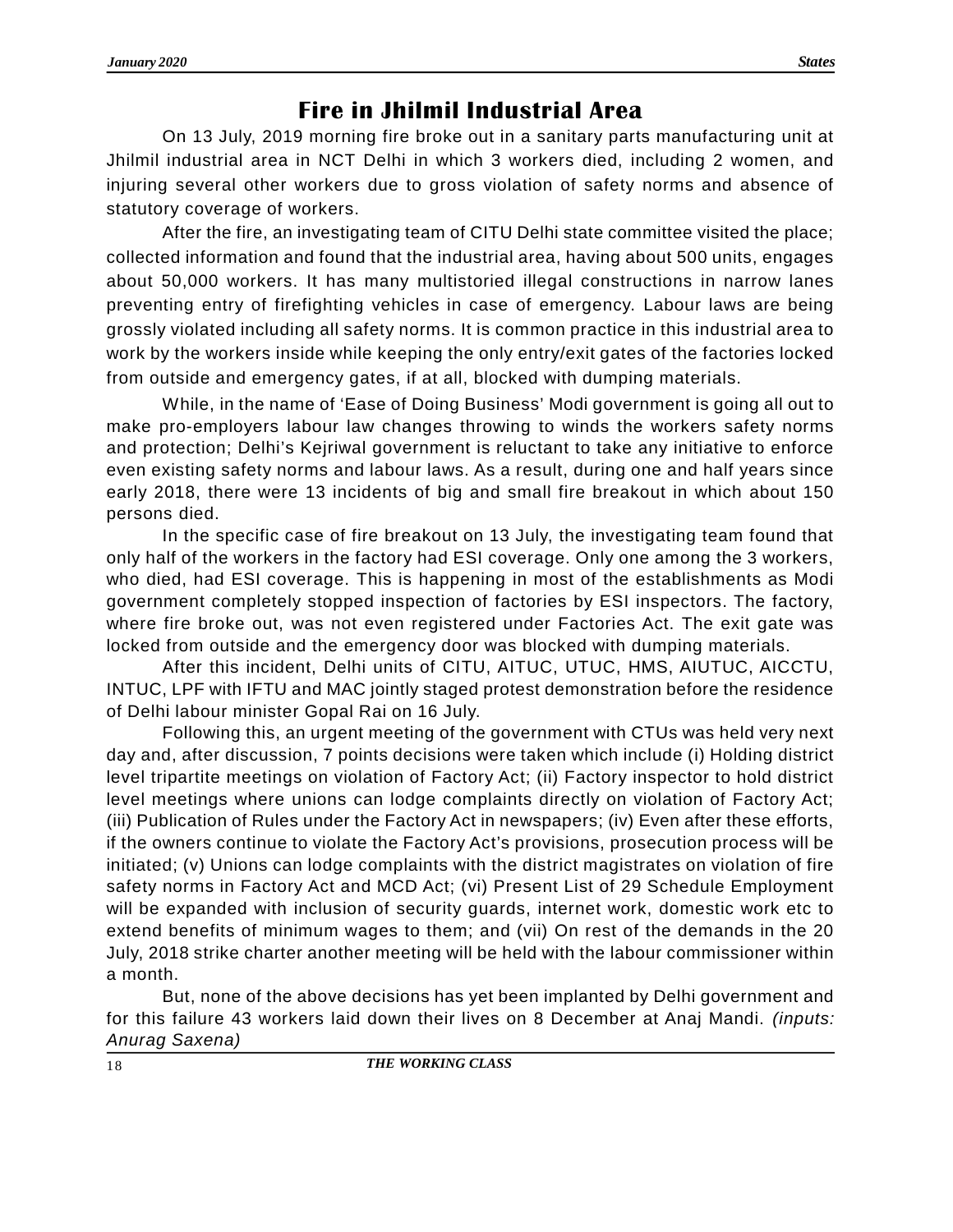# INTERNATIONAL

## **Asia Pacific Regional Meeting of UITBB**

R. Singaravelu

12<sup>th</sup> Asia Pacific Regional Meeting of UITBB (TUI of Construction, Wood, Building Materials and Industries of WFTU) was held in Hanoi of Vietnam on 9-11 October 2019 attended by 44 delegates from India, Japan, Indonesia, Bangladesh, Vietnam and Cyprus including 8 delegates from India - 4 delegates of CWFI of CITU including its president Sukhbir Singh and vice presidents R. Singaravelu, Debanjan Chakraborty and Kotam Raju; and 4 delagates of AICBCW of AITUC including its president Vijayan Kunicherry, treasurer Selvaraj and 2 others. Nguyen Thi Thuy Le, President of the Vietnam National Union of Building Workers (VNUBW), welcomed the delegates.

In his address, the general secretary of UITBB Michalis Papanikolaou pointed out the significance of reunification of Vietnam defeating US imperialist aggressors on 30 April 1975; the need to oppose US imperialists' continued intervention in the countries of geo-strategic importance and of energy resources, its withdrawal from Paris Agreement and from the fight against climate change; and to work for improving world situation in general and Asia Pacific region in particular.

He pointed out that the working women in the construction industry are being doubly marginalized - as gender and as class, deprived of equal wage for equal work and sexual harassment at workplaces. There is need to not only increasing women employment, but also create safe environment of work for them. Construction workers unions must intervene in getting equal justice to migrant and foreign workers.

Though the construction industry accounts for only 5-10% of the total workforce, it accounts for 17% of total fatal accidents. There is need for total ban on the use of asbestos in all construction sites, which is a major health hazard leading to work related diseases. Big multinational construction companies have been exploiting the workers in large scale while building stadia in Tokyo for 2020 Olympic Games and World Cup in Qatar in 2022 ignoring the safety and health requirements of the workers resulting in continued accidents. UITBB organized demonstration outside the offices of Federation of International Football Association around the world. UITBB also organized demonstration outside the Australian embassy against wrongful arrest of John Lomax. UITBB is committed to implement the Platform of Action of WFTU by observing actions days. The meeting was then held in three sessions on three specific issues.

#### **Session 1: Women Workers in Construction Sector**

Presiding over the first session on 'Women Workers in Construction Sector' R. Singaravelu in his introductory remarks pointed out about the working conditions of working women in the construction sector no job guarantee, no proper crèches facility, no equal wages; and sexual harassment at the work places. There is need of developing young women cadres and working women subcommittees at states and national level. To solve the problems of the working women, both men and women workers have to struggle together and defeat fascistic designs of dividing the working class. The delegates then presented country-wise reports.

**Japan:**There is workforce shortage. Women workers work under strong traditional division of labour by gender. Substantial number of women workers leave jobs at the time of marriage or childbirth. Equal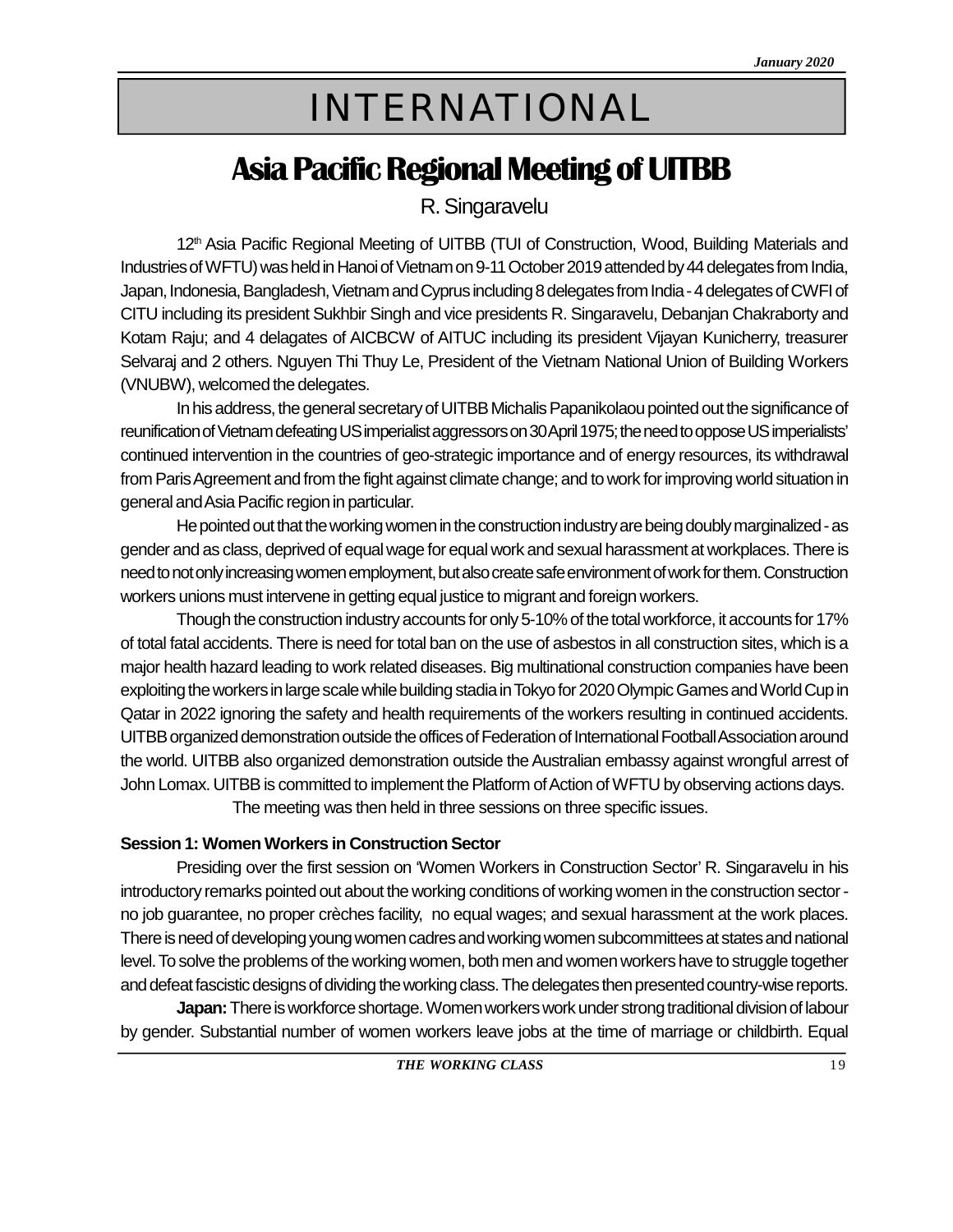Employment Opportunity Act in 1985 and Promotion of Women's Participation and Advancement in the Workplace Act in 2015 were enacted. As per national survey in 2015 there are 6.92 lakh of women workers out of total 36.5 lakh construction workers. In 2014, the government set out the goal to double the number of women skilled construction workers in 5 years under an Action Plan.

**Vietnam:** There are 53,000 women construction workers. They get equal wages for equal work. Women workers play important role in taking care of their family, in the development of the country and in labour matters and in production. To ensure implementation of gender equality and advancement of women in construction sector, VNUBW nominated one of its vice presidents in the Committee for the Advancement of Women under the Ministry of Construction to cooperate, monitor, give guidance, etc. There are 26 women out of total 192 leaders and managers in the department under the Ministry of Construction. 70% of women workers received periodic health check. Under the current law of Vietnam, women are entitled for six month maternity leave with social insurance benefits. Women workers, nursing mothers of infants under 12 months of age, are not required to work at night shift or overtime. They have 60 minutes off every day during their working time with full benefits. 176 women workers have been praised as outstanding and creative workers of Vietnam.

**Indonesia and Bangladesh:**In Indonesia, women workers get only half the wages for equal work. In Bangladesh, trafficking of women and girls is in the increase. Bangladesh Construction and Woodworkers Federation has been working to reduce this.

#### **Session 2: On Social Insurance, Occupational Safety and Health**

**Indonesia:** During 24 - 30 September, 2019 big demonstrations, joined by construction workers union, were staged against authoritarian government of Indonesia. Some were shot dead. Due to more than 12 hours of work a day, many accidents take place in the construction sector.

**Japan:** Pneumoconiosis is common occupational disease in the industry due to drilling operation in tunnels and mines in the Japanese landscape and many new tunnel constructions are expected to extend high speed trains or expressway. The union has struggled for more than 30 years to realize fair and decent compensation for pneumoconiosis patients.

**Vietnam:** OSH education for the workers is promoted by the unions at all levels, especially on the safety rules and regulations, workers' rights and responsibilities. With about 70,000 enterprises and more than 40 lakh workers by the year 2018, the number of fatal accidents in construction sector makes up about 28% of the total labour accidents nationwide. Workplace unions and employees jointly establish and manage activities of OSH activists' network in every work unit, whose function is to encourage and instruct workers for compliance with OSH and safety rules and regulations.

#### **Session 3: On Migrant Workers, Seasonal Workers and Technology Changes**

**India:**Debanjan Chakraborty placed a paper on migrant labour. World economic crisis, unemployment, low wage, no social security - all these lead to migration from one country to another. Non allocation of required fund in infrastructure development in some countries leads to shrinkage of construction work. In India, in 2019 unemployment is the highest within the last 45 years. Cheap labour is the demand of the day in advanced capitalist countries. Some countries take initiative to have bilateral agreement with the capitalist countries on migrant labour. In India, the government made bilateral agreement with 10 countries of Europe and Arab countries to protect the Indian migrant workers. But workers are not protected as per agreement. Gulf cooperation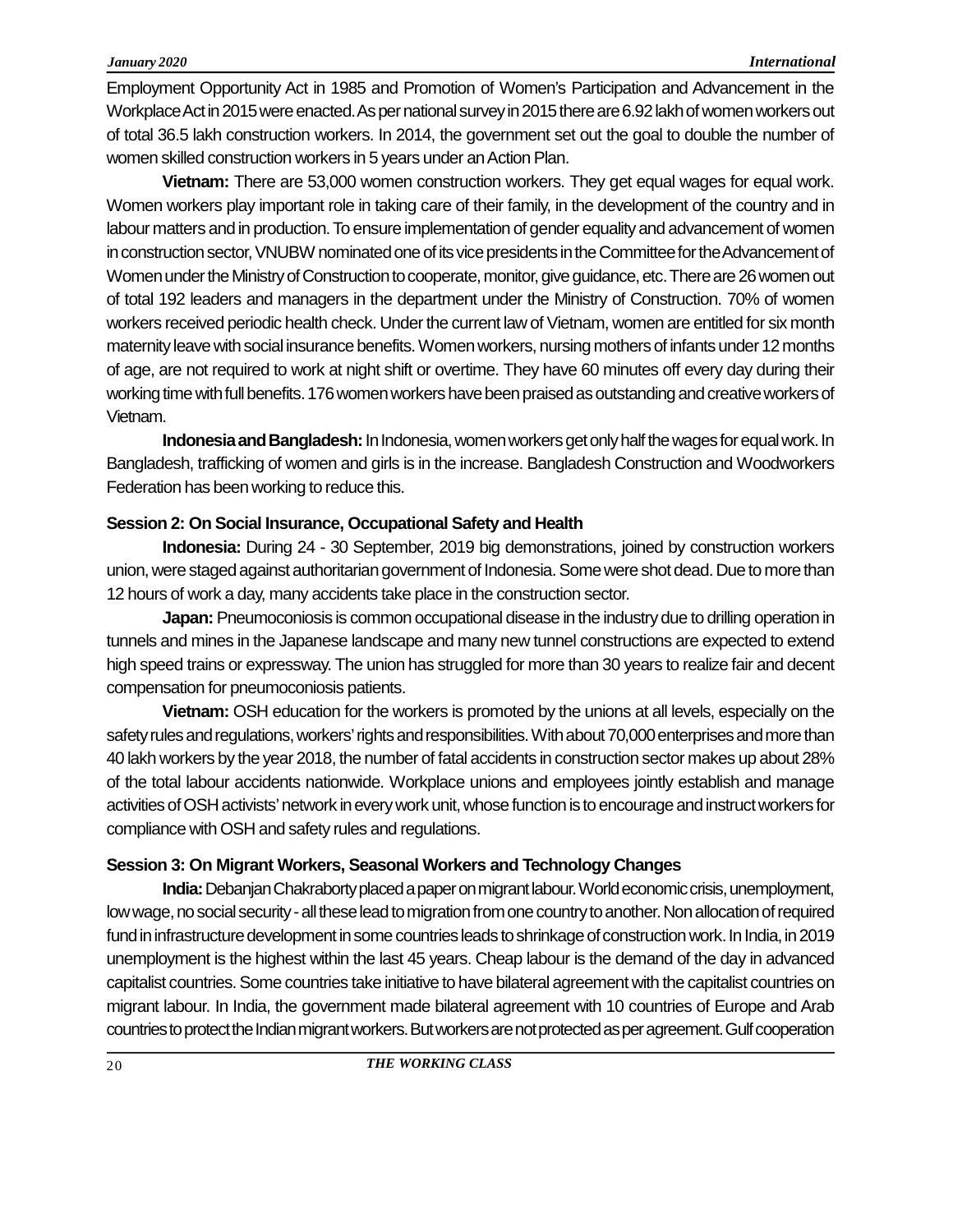#### *International January 2020*

council countries are the top remittance sending countries in the world. Total official value was 9 crore dollars. Within the last 15 years or so millions of workers were compelled to migrate as refugees from their homelands to other countries. These refugees are being tortured en route and lost their lives. Millions of women, young girls, and children are being illegally trafficked from poor countries to rich countries. The passports of migrant workers in the Gulf Region are being confiscated. The workers have to put in excessive working hours under poor working conditions. Only 54 countries have ratified the convention on the protection of the rights of all migrant workers. ILO has evolved conventions in 1949 and 1975. WFTU Conference at Brussels in May 2013 had adopted a workers charter on migrant workers.

**Japan:** Birth rate in Japan has declined. Many foreign workers migrate to Japan and work with low wages. Due to work stress in Olympic Stadium construction works some workers committed suicide.

**Vietnam:**The construction industry has highest proportion of migrant workers. Trade unions disseminate information and mobilize for membership development; give guidance on the conclusion of labour contracts; protect legal and legitimate rights and interests. 8,21,662 Vietnamese workers are working in 40 countries. Particularly in the field of construction, since 2016, there have been 1,27,628 workers going to work overseas, focusing mainly in Japan, Taiwan and Malaysia. Song Da Corporation, a unit under the Ministry of Construction, has thousands of employees working on hydroelectric projects built by different companies of the Corporation in Laos. On an average, migrant workers send home about US \$250 crores annually.

#### **Resolution**

As the conclusion of the meeting, a resolution was adopted unanimously. The resolution featured that the workers are under continuous and vicious attacks by the international capital to maximize profit at the expense of the working class; expressed solidarity with the struggle of UITBB members in the Asia Pacific Region; and called to remain vigilant against the evil attempts of imperialism to divide the working class on religious, racist grounds.

The resolution called upon the unions to go for struggle to regain rights, for better living and working conditions for the workers and their families; against gender discrimination; equal wages for equal work for women and migrant workers; for total ban on the use of asbestos in all construction sites. All workers shall enjoy all political and trade union rights.

The participants also resolved to make 17<sup>th</sup> Congress of UITBB in Athens successful. *(R. Singaravelu is CITU WC member & UITBB Sect. member)*

## **France**

## **Workers Strike against Pension Cuts**

"France grinds to halt in the biggest strikes ofMacron's presidency. Rail and air transport as well as schools and policing hit by walkouts over pension changes": News-headline in *The Guardian* on 5 December, 2019.

President Emmanuel Macron is facing the biggest strike of his presidency as French rail workers, air traffic controllers, teachers, government and public sector employees including policemen began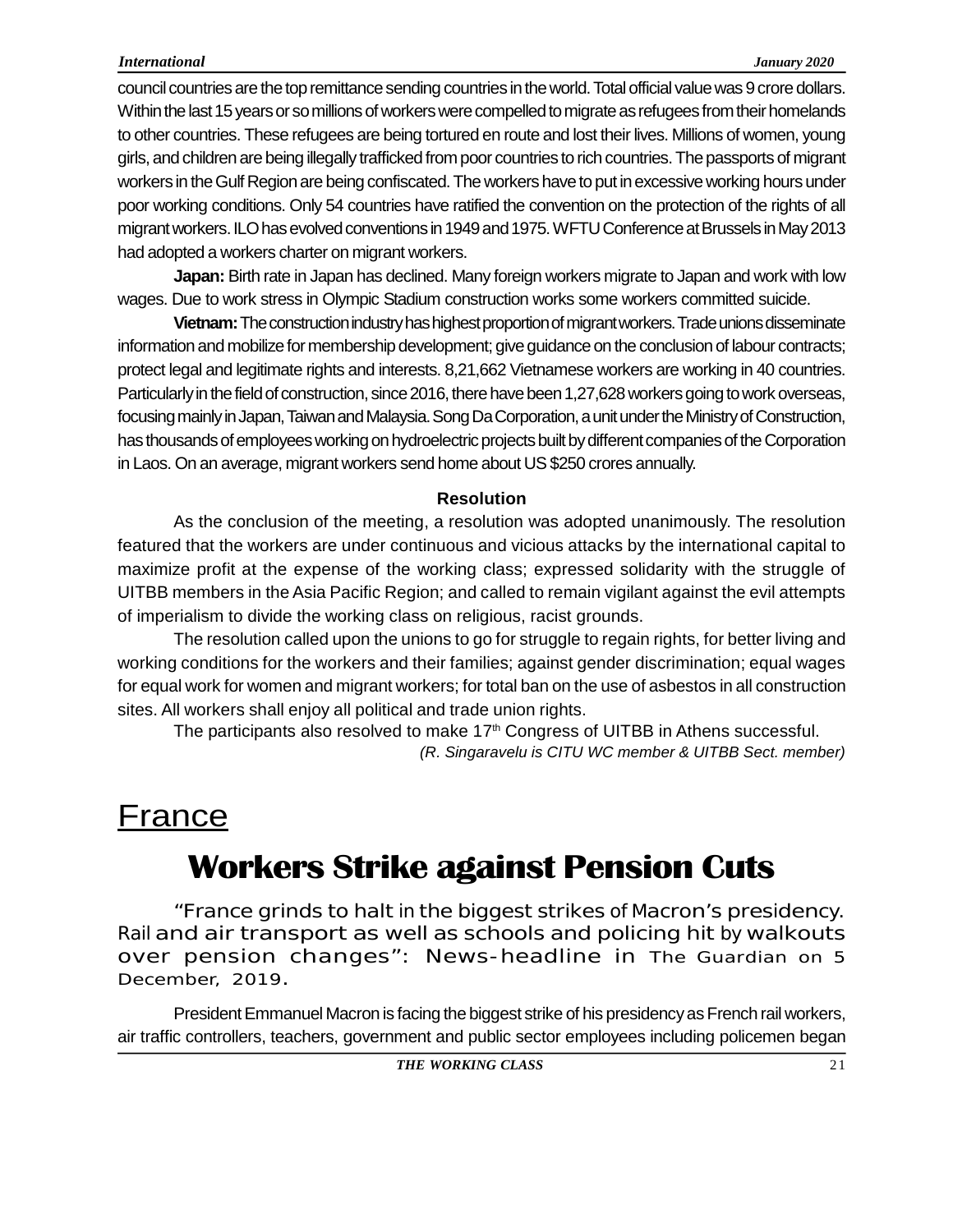their strike and took to streets since 5 December against the proposed changes in the pension system. The strike continues unabated.

Rail services grounded to a halt with 82% of drivers on strike and at least 90% of regional trains cancelled. In Paris, 11out of 16 metro lines were shut. About half of the scheduled Eurostar trains between Paris and London have been cancelled. Many schools were closed and police unions resorted to 'symbolic' closures of certain police stations. Shops along the route of a march in Paris were closed. The tourists were turned away at the Eiffel Tower because of the strike.

Tens of thousands of French workers took to the streets to protest. CGT union's estimate is 1.5 million workers participated in the countrywide protest marches; whereas ministry of interior estimates 8 lakh workers participation, including 65,000 in Paris as well as in Lyon in the south and Nantes in the west.

The continued strike and street demonstrations by the workers are against Macron government's move of amending pension system proposing removal of all 42 category-wise pension schemes; making the pension system universal; and reducing total value of pension by computing yearly wage during entire span of service replacing the present system of last drawn wage. To earn same pension a worker has to work more number of years.

 Unions say that 'universal' pension system means millions of workers in both the public and private sectors will be facing severe drop in the value of their pensions. The move is to introduce universal points-based pension system linked with raising retirement age from present 62 to 64.

Since his election in 2017, pro-business Macron has been moving in several anti-workers labour reforms for a 'flexible labour market' by changing 'work code.'

After months of anti-government protests by the Yellow Vest movement, an opinion poll conducted in November found that 89% of French people felt the country was experiencing a 'social crisis'. One opinion poll put public support for the latest strike action at 69%.

The Macron administration may be facing repeat of the country's general strike over pension reforms in 1995, which crippled the transport system for 3 weeks and drew massive popular support, forcing a government's reversal. *(14.12.2019)*

## **In the USA**

### Top 1% gained \$21 trillion in wealth; Bottom half lost \$900 billion

Break down of Federal Reserve's recently released 'Distributive Financial Accounts' data series shows that top 1% owns nearly \$30 trillion of assets while the bottom half owns less than nothing, meaning they have more debts than they have assets.

Between 1989 and 2018, the top one percent increased its total net worth by \$21 trillion, while the bottom 50% actually saw its net worth decrease by \$900 billion over the same period.

"We have the worst inequality in this country since 1920s," wrote jayapal, co-chair of the Congressional Progressive Caucus. "Three wealthiest people in America have as much wealth as the bottom 50 percent." *(Source: Matt Bruenig of People's Policy Project; 14.6.2019)*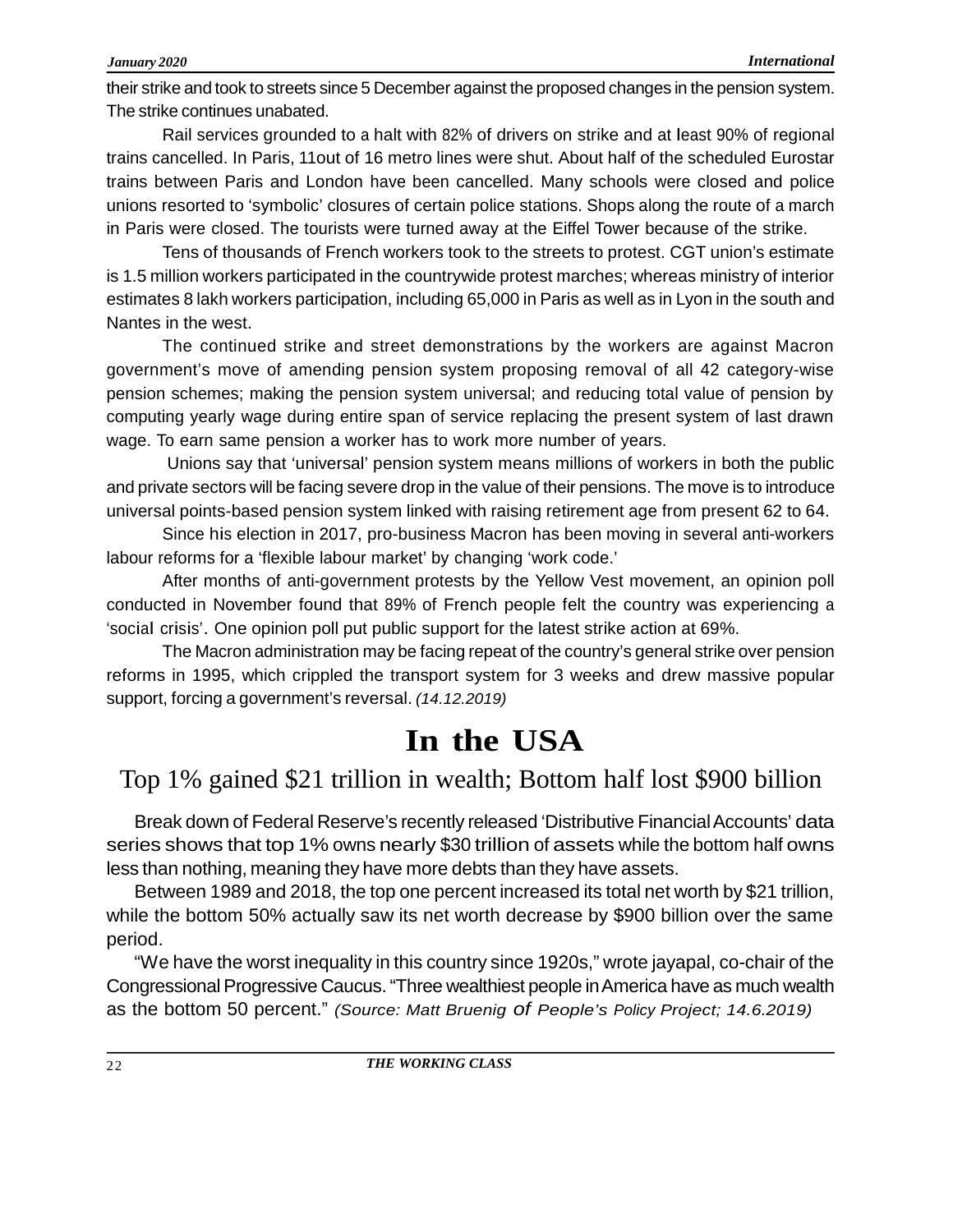# **WORKERS-PEASANTS UNITY**

## **Grameen Bharat Bandh on 8 January, 2020** Kisans National Convention Declares

For the first time, the workers and peasants have decided synchronised action on 8 January 2020 for their respective demands. 10 central trade unions and national federations in their National Mass Convention on 30 September 2019 in New Delhi gave call for Workers General Strike. More than 100 Kisan organisations in their National Convention in New Delhi on 30 November 2019 gave call for Grameen Bharat Bandh on peasants and agricultural workers demands.

The 3<sup>rd</sup> national convention of All India Kisan Sangharsh Coordination Committee (AIKSCC), held at Mavlankar Hall in New Delhi on 30 November 2019, was joined by 800 delegates from 25 states. The convention was addressed by all members of National Working Group including its convener V. M. Singh, Raju Shetty, Hannan Mollah, Medha Patkar, Atul Anjan, Dr. Ashish Mittal, Yogendra Yadav, Dr. Sunilam, Rajaram Singh, Dr. Darshan Pal, Satyawan, Pratibha Shinde, Avik Saha and Kiran Vissa.

In addition to the working group members, leaders of more than 100 organisations from across India addressed the convention about the issues and activities in their states and made suggestions for the action programme of AIKSCC.

The farmers' charter of AIKSS covering 21 issues was presented and discussed at the convention. The convention raised the various issues affecting the farmers and demanded early resolution of forest rights act; against massive dumping of agricultural produce and domination of MNCs in and control of the agriculture sector; comprehensive legislation for rights of agricultural workers and sharecroppers; against corporate loot of farmers; for pension of Rs.10,000 for all rural work force; on revamping crop insurance and disaster compensation and on losses suffered by J&K farmers.

The future programme of AIKSCC was discussed and declared in the concluding session of the convention. Subsequently, the leadership of AIKSCC consisting of the national working group members led by the convener V. M. Singh addressed a press conference and announced the future programme.

AIKSCC declared that the farmers of the nation will organize a nationwide Grameen Bharat Bandh on January 8 in protest against the anti-farmer policies and inaction of the centre and the state governments on the demands of the farmers. The protest will highlight the governments failure on various fronts – its failure in ensuring minimum support prices at C2+50% for all crops, in providing freedom from indebtedness, in implementing effective crop insurance and disaster compensation in the face of drought, floods and unseasonal rains, in implementing forest rights act etc and on other burning issues in the states.

The convention also adopted a plan for strengthening the state units of AIKSCC across the country leading up to the 8 January protest. The state units of AIKSCC will plan preparatory and conduct outreach in various districts in their states.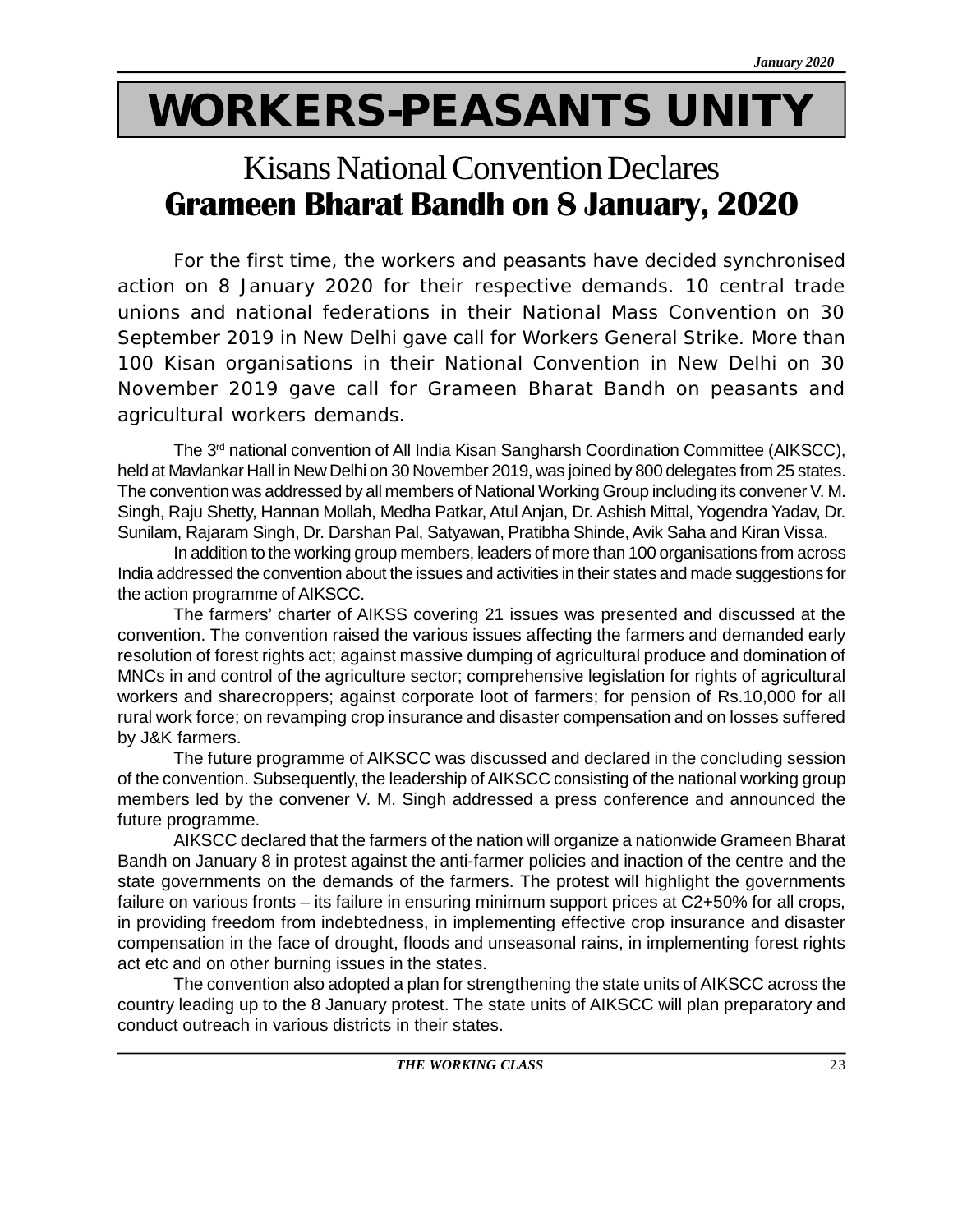### **Modi Government Climbs Down**

In a very significant development indicating Modi government's climb down; the Union Labour Ministry ultimately invited INTUC (including its two other factions) in a joint meeting of all central trade unions on 2 January, 2020 to discuss on the three points agenda – "(i) Improving ESIC Services; (ii) Initiative Taken for the Welfare of the Workers; and (iii) The Issues Relating to the Demands of the Trade Unions."

It may be recalled that all Central Trade Unions, except BMS, have been boycotting the meetings, called by the Union Labour Ministry, since the Modi government decided to exclude INTUC from the list of the central trade unions.

### **India's Downslide in Global Competitiveness**

India slips 10 places in sharp decline in global competitiveness index, reports PTI quoting Global Competitiveness Index 2019, released on Wednesday, 9 October 2019, by the Geneva based World Economic Forum (WEF) and ranked  $68<sup>th</sup>$  among 141 countries surveyed.

It is among the worst-performing BRICS nations along with Brazil. China is ranked 28<sup>th</sup> (the highest ranked among the BRICS) while Vietnam is the most improved country in the region this year. Singapore has become the world's most competitive economy in 2019, pushing the US to the second place.

WEF said that India ranks high in delinquency rate (NPAs), which contributes to weakening of its banking system. Among major shortcomings in some of the basic enablers of competitiveness are poor health conditions and low healthy life expectancy. In life expectancy, India ranked 109<sup>th</sup> and is one of the shortest outside Africa and significantly below the South Asian average.

Its labour market is characterised by a lack of worker rights' protections, insufficiently developed active labour market policies and critically low participation of women. With a ratio of female workers to male workers of 0.26, India has been ranked very low at 128<sup>th</sup> place.

The WEF report said 10 years on from the global financial crisis, the global economy remains locked in a cycle of low or flat productivity growth despite the injection of more than USD 10 trillion by central banks

### **Non-Regular Employments replaces Regular Employment**

Commissioned by the Economic Advisory Council of the Prime Minister, the study "Emerging Employment Pattern of 21st Century India" shows that regular (permanent) employment are being substantially replaced by non-regular employment.

While non-contractual (non-regular) was 2.44 crores and contractual (regular) employment was 2.65 crore in 2004-05; in 2017-18 the non-contractual employment was 3.61 crore and contractual 2.80 crore.

The study was based on the employment data from National Sample Survey Organisation (NSSO), the Employment and Unemployment Survey 2004-05 and Period Labour Force Survey of 2017-18. *(Source: Indian Express; 26.10.2019)*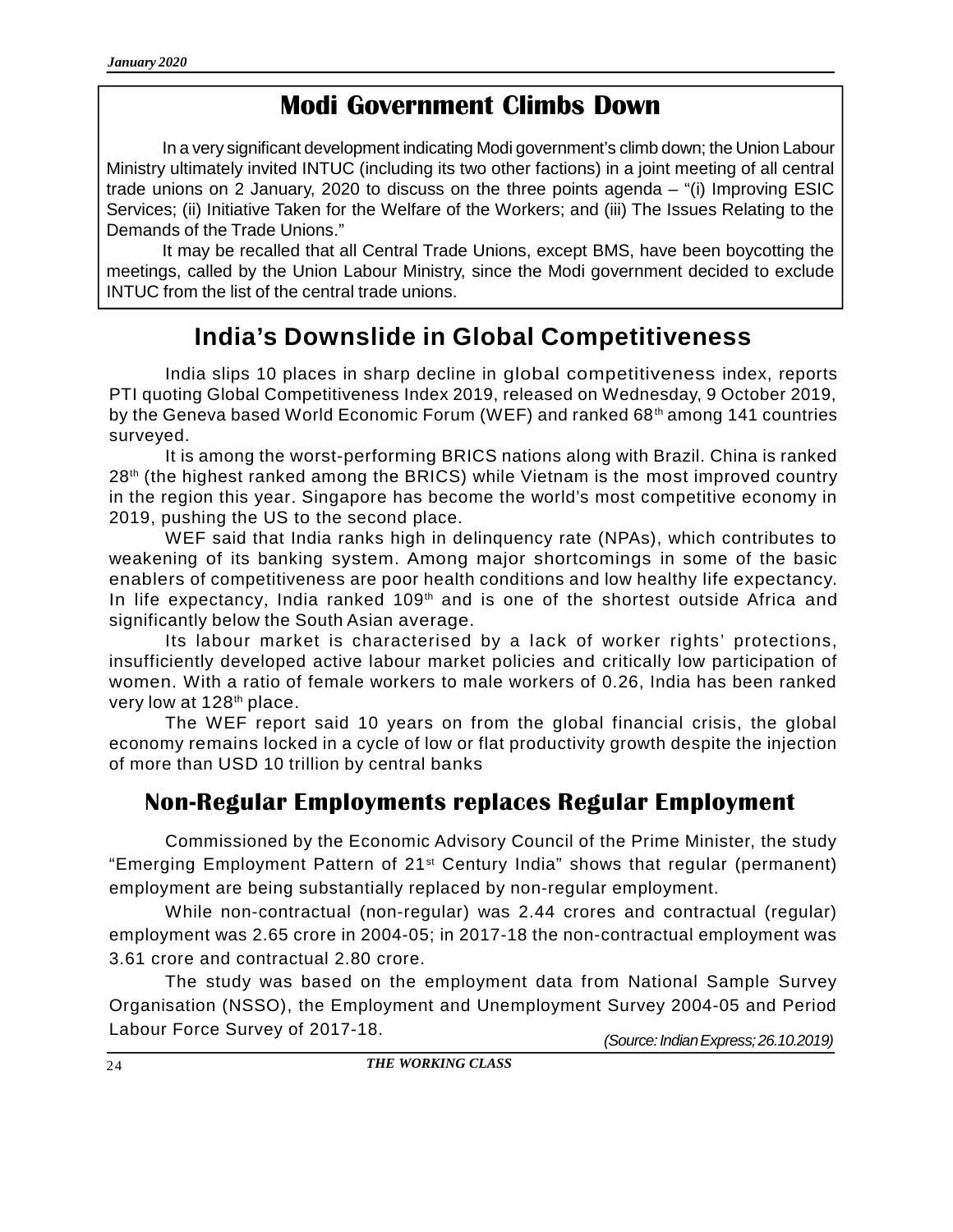## **TSRTC Workers Glorious Strike Ended**

Telangana Road Transport workers' strike, which began on 5 October, was called off on 25 November evening. The Joint Action Committee (JAC) which led the movement, while making this announcement appealed the workers to report for duty from 1st duty on 26 November. JAC informed the management and the government that no condition should be imposed to the workers who joined duty. The JAC and AIRTWF in their statements said that "this withdrawal of strike is to go to the people to get more support and strength to prepare for another struggle to safeguard the industry as well the rights of the workers".

Following this, the Telangana chief minister, who earlier announced summary dismissal of all 48,000 plus strike workers, on 28 November asked all the striking 48,563 workers to join duties without any condition; and announced that there would be no disciplinary action against them; Rs. 100 crore would be given to TSRTC as emergency measure; compassionate appointment to each of the family of deceased workers during strike; privatisation of TSRTC would be kept aside for the time being etc

## Protest against Atrocities against Women & Children CITU called to Observe Nirbhaya Day on 16 December

On 6 December, 2019 CITU called upon all its state committees to organize protest demonstrations in districts / mandals across the country with the active involvement of respective coordination committees of working women and other women's organisations and submitting memoranda to the authorities on 16 December (Nirbhaya Day).

CITU expressed concern over the increasing incidents of violence and crimes against women and children and noted countrywide protests against these crimes including the heinous crime against rape victims Disha in Hyderabad and burning alive the victim girl at Unnao. The victims include infant girls of 3 months to women of 90 years being raped and killed within their houses in high security workplaces and police stations; in metropolitan cities to remotest villages. These reflect the rot in the society during ongoing economic, political and social crisis.

Since coming to power of the Modi-led BJP government, which is vigorously pursuing the neoliberal ideology and is guided by the RSS, committed to the 'manuvadi' ideology; violence against women has reached in alarming proportions. The statements by some legislators in support of the culprits and the protection extended to them, particularly by those in power, emboldens the perpetrators of such crimes. The low allocation of Nirbhaya Fund and its non-utilization indicates the apathy of the governments. Justice Varma Committee recommendations lie on paper in many places. Further, this issue needs to be taken up at various levels of the society to make a change in the attitude toward women, CITU said.

CITU strongly condemns these monstrous atrocities against women and demanded of the government to take all necessary measures to ensure safety and security for women; and to initiate strong action to end discriminatory and patriarchal attitude towards women prevalent in the society.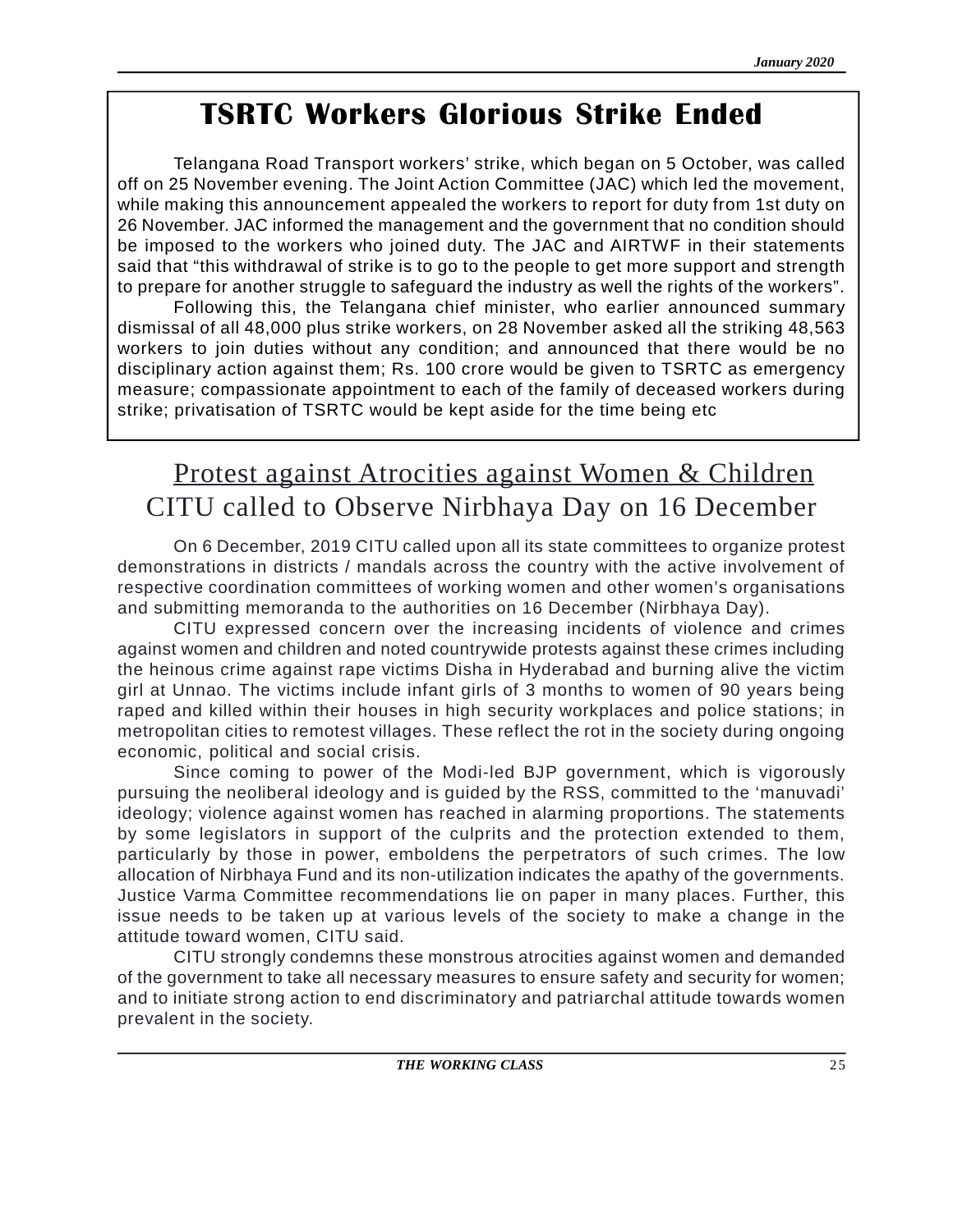|                          |                         |            | (BASE 2001=100) |              |                        |             |      |
|--------------------------|-------------------------|------------|-----------------|--------------|------------------------|-------------|------|
| <b>State</b>             | <b>Centre</b>           | <b>Sep</b> | Oct             | <b>State</b> | <b>Centre</b>          | <b>Sept</b> | Oct  |
|                          |                         | 2019       | 2019            |              |                        | 2019        | 2019 |
| $\mathbf{A}\,\mathbf{P}$ | <b>GUNTUR</b>           | 292        | 297             | <b>MHR</b>   | MUMBAI                 | 321         | 322  |
| <b>VIJAYWADA</b>         |                         | 296        | 303             |              | <b>NAGPUR</b>          | 403         | 405  |
|                          | VISHAKHAPATHNAM         | 300        | 303             |              | <b>NASIK</b>           | 369         | 375  |
| ASM                      | DOOM DOOMA TINSUKIA     | 292        | 294             |              | <b>PUNE</b>            | 353         | 355  |
|                          | <b>GUWAHATI</b>         | 287        | 288             |              | <b>SHOLAPUR</b>        | 341         | 347  |
|                          | <b>LABAC SILCHAR</b>    | 280        | 285             | ORI          | <b>ANGUL TALCHER</b>   | 338         | 340  |
|                          | MARIANI JORHAT          | 271        | 273             |              | <b>ROURKELA</b>        | 320         | 323  |
|                          | <b>RANGAPARA TEZPUR</b> | 262        | 269             | <b>PUD</b>   | <b>PUDUCHERRY</b>      | 321         | 323  |
| <b>BIH</b>               | MUNGER JAMALPUR         | 356        | 367             | PUN          | <b>AMRITSAR</b>        | 350         | 355  |
| <b>CHD</b>               | <b>CHANDIGARH</b>       | 320        | 321             |              | JALANDHAR              | 332         | 333  |
| <b>CHS</b>               | <b>BHILAI</b>           | 335        | 340             |              | LUDHIANA               | 300         | 388  |
| DLI                      | DELHI                   | 311        | 309             | <b>RJN</b>   | AJMER                  | 299         | 297  |
| GOA                      | <b>GOA</b>              | 330        | 326             |              | <b>BHILWARA</b>        | 304         | 306  |
| GUJ                      | AHMEDABAD               | 298        | 303             |              | <b>JAIPUR</b>          | 324         | 327  |
|                          | <b>BHAVNAGAR</b>        | 306        | 308             | <b>TN</b>    | <b>CHENNAI</b>         | 283         | 283  |
|                          | RAJKOT                  | 301        | 304             |              | <b>COIMBATORE</b>      | 290         | 293  |
| <b>SURAT</b>             |                         | 287        | 292             |              | <b>COONOOR</b>         | 338         | 340  |
|                          | <b>VADODARA</b>         | 285        | 289             |              | MADURAI                | 304         | 309  |
| <b>HRY</b>               | <b>FARIDABAD</b>        | 284        | 288             |              | <b>SALEM</b>           | 299         | 300  |
|                          | YAMUNANAGAR             | 303        | 310             |              | TIRUCHIRAPALLY         | 307         | 305  |
| HP                       | <b>HIMACHAL PRADESH</b> | 277        | 280             | TEL          | <b>GODAVARIKHANI</b>   | 344         | 345  |
| J&K                      | SRINAGAR                | 285        | 287             |              | <b>HYDERABAD</b>       | 270         | 273  |
| <b>JRK</b>               | <b>BOKARO</b>           | 315        | 319             |              | WARRANGAL              | 325         | 325  |
|                          | GIRIDIH                 | 350        | 358             | TRP          | <b>TRIPURA</b>         | 271         | 275  |
|                          | <b>JAMSHEDPUR</b>       | 365        | 377             | <b>UP</b>    | <b>AGRA</b>            | 374         | 375  |
|                          | <b>JHARIA</b>           | 371        | 374             |              | <b>GHAZIABAD</b>       | 344         | 349  |
|                          | KODARMA                 | 389        | 396             |              | <b>KANPUR</b>          | 355         | 360  |
|                          | RANCHI HATIA            | 402        | 405             |              | LUCKNOW                | 353         | 358  |
| <b>KNT</b>               | <b>BELGAUM</b>          | 309        | 310             |              | VARANASI               | 343         | 355  |
|                          | <b>BENGLURU</b>         | 300        | 301             | WB           | <b>ASANSOL</b>         | 350         | 351  |
|                          | <b>HUBLI DHARWAR</b>    | 346        | 346             |              | DARJEELING             | 283         | 288  |
|                          | <b>MERCARA</b>          | 312        | 318             |              | <b>DURGAPUR</b>        | 332         | 332  |
|                          | <b>MYSORE</b>           | 317        | 317             |              | <b>HALDIA</b>          | 362         | 365  |
| <b>KRL</b>               | ERNAKULAM               | 322        | 325             |              | <b>HOWRAH</b>          | 298         | 301  |
|                          | MUNDAKKAYAM             | 321        | 326             |              | JALPAIGURI             | 292         | 295  |
|                          | <b>QUILON</b>           | 366        | 368             |              | <b>KOLKATA</b>         | 292         | 298  |
| <b>MP</b>                | <b>BHOPAL</b>           | 337        | 340             |              | <b>RANIGANJ</b>        | 304         | 307  |
|                          | <b>CHHINDWARA</b>       | 318        | 329             |              | <b>SILIGURI</b>        | 295         | 299  |
|                          | <b>INDORE</b>           | 293        | 297             |              |                        |             |      |
|                          | JABALPUR                | 327        | 336             |              | <b>ALL INDIA INDEX</b> | 322         | 325  |

## **CONSUMER PRICE INDEX NUMBERS (GENERAL) FOR INDUSTRIAL WORKERS**

### CITU Journal **The Working Class**

Be Subscriber

**(Each copy – Rs. 10)**

| • Individual Subscriber | $\sim$                   | Annual subscription $-$ Rs.100/- for 1 copy;                 |  |  |
|-------------------------|--------------------------|--------------------------------------------------------------|--|--|
| $\cdot$ Agency          | $\overline{\phantom{a}}$ | Minimum 5 copies; 25% discount as commission;                |  |  |
| • Payment               | $\blacksquare$           | By cheque - Drawn in favour of "The Working Class"           |  |  |
|                         |                          | payable at Canara Bank, DDU Marg Branch, New Delhi - 110 002 |  |  |
|                         |                          | By bank money transfer - SBA/CNo. 0158101019569;             |  |  |
|                         |                          | <b>IFSC</b> Code:<br>CNRB 0000158:                           |  |  |
|                         |                          | With email / letter intimation                               |  |  |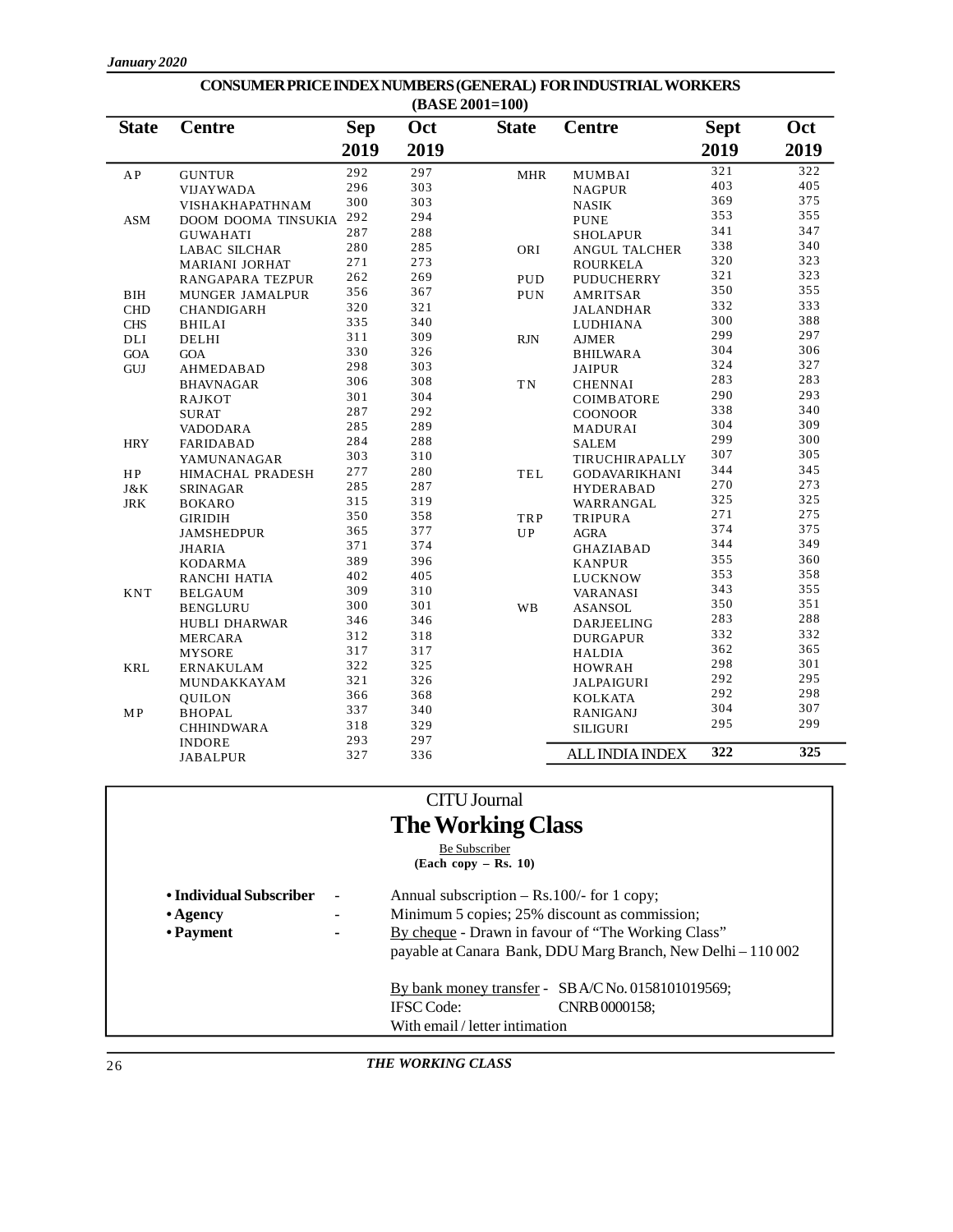## **Oil Workers Countrywide Strike**

### **28 November 2019**

*(Report Page 8)*





**At Kochi Refinery Solidarity at Numaligarh Refinery**





**At Mumbai Refinery At Tamilnadu Bottling Coal Workers Solidarity with Oil Workers Strike**



### **Protest in NTPC against disinvestment**



**Candle Light Rally** *(Report page 10)*

*THE WORKING CLASS* 27